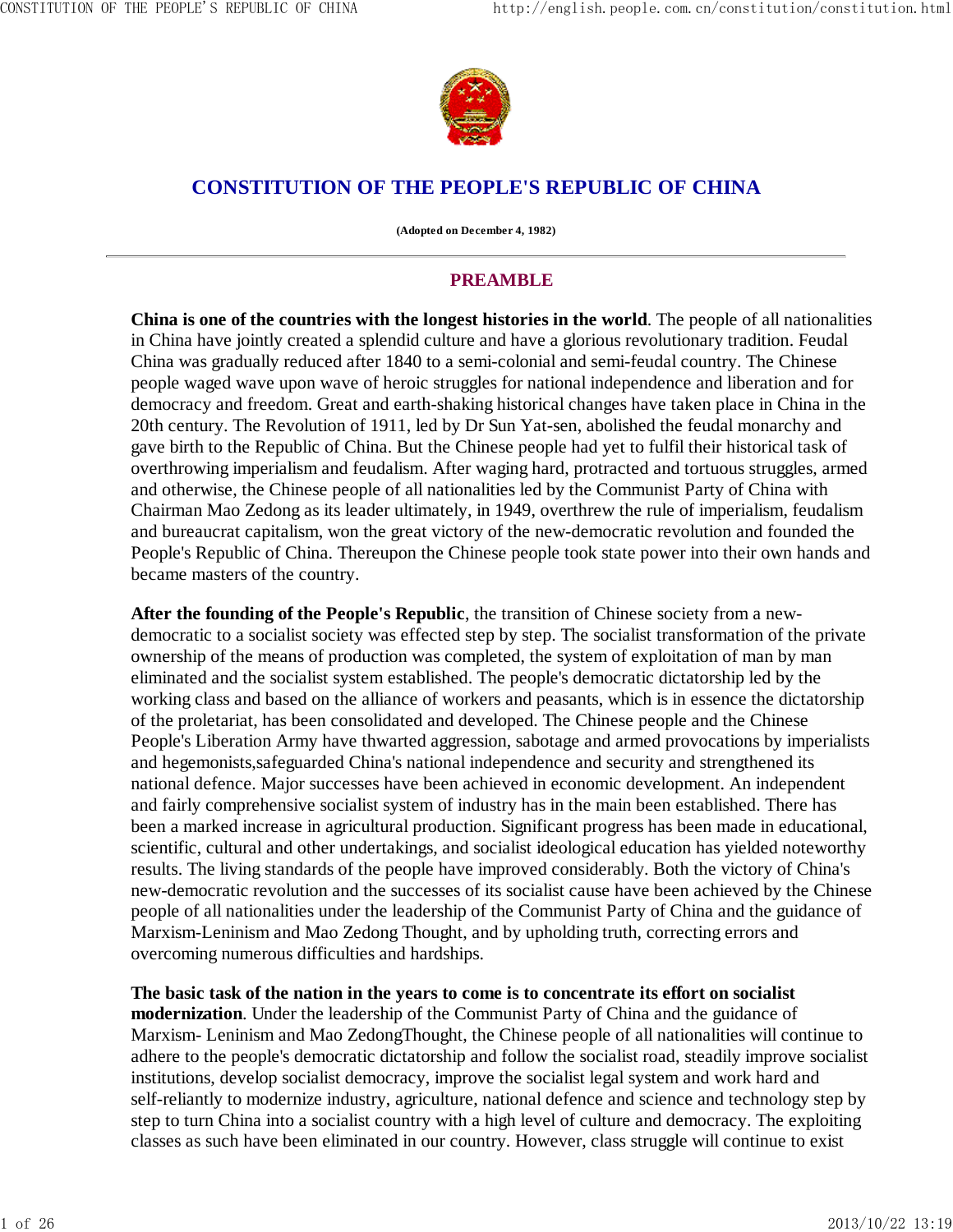within certain limits for a long time to come. The Chinese people must fight against those forces and elements, both at home and abroad, that are hostile to China's socialist system and try to undermine it. Taiwan is part of the sacred territory of the People's Republic of China. It is the lofty duty of the entire Chinese people, including our compatriots in Taiwan, to accomplish the great task of reunifying the motherland. In building socialism it is imperative to rely on the workers, peasants and intellectuals and unite with all the forces that can be united. In the long years of revolution and construction, there has been formed under the leadership of the Communist Party of China a broad patriotic united front that is composed of democratic parties and people's organizations and embraces all socialist working people, all patriots who support socialism and all patriots who stand for reunification of the motherland. This united front will continue to be consolidated and developed. The Chinese People's Political Consultative Conference is a broadly representative organization of the united front, which has played a significant historical role and will continue to do so in the political and social life of the country, in promoting friendship with the people of other countries and in the struggle for socialist modernization and for the reunification and unity of the country. The People's Republic of China is a unitary multi-national state built up jointly by the people of all its nationalities. Socialist relations of equality, unity and mutual assistance have been established among them and will continue to be strengthened. In the struggle to safeguard the unity of the nationalities, it is necessary to combat big-nation chauvinism, mainly Han chauvinism, and also necessary to combat local-national chauvinism. The state does its utmost to promote the common prosperity of all nationalities in the country. China's achievements in revolution and construction are inseparable from support by the people of the world. The future of China is closely linked with that of the whole world. China adheres to an independent foreign policy as well as to the five principles of mutual respect for sovereignty and territorial integrity, mutual non-aggression, non-interference in each other's internal affairs, equality and mutual benefit, and peaceful coexistence in developing diplomatic relations and economic and cultural exchanges with other countries; China consistently opposes imperialism, hegemonism and colonialism, works to strengthen unity with the people of other countries, supports the oppressed nations and the developing countries in their just struggle to win and preserve national independence and develop their national economies, and strives to safeguard world peace and promote the cause of human progress. This Constitution affirms the achievements of the struggles of the Chinese people of all nationalities and defines the basic system and basic tasks of the state in legal form; it is the fundamental law of the state and has supreme legal authority. The people of all nationalities, all state organs, the armed forces, all political parties and public organizations and all enterprises and undertakings in the country must take the Constitution as the basic norm of conduct, and they have the duty to uphold the dignity of the Constitution and ensure its implementation.

## **CHAPTER I. GENERAL PRINCIPLES**

**Article 1. The People's Republic of China** is a socialist state under the people's democratic dictatorship led by the working class and based on the alliance of workers and peasants. The socialist system is the basic system of the People's Republic of China. Sabotage of the socialist system by any organization or individual is prohibited.

**Article 2. All power in the People's Republic of China** belongs to the people. The organs through which the people exercise state power are the National People's Congress and the local people's congresses at different levels. The people administer state affairs and manage economic, cultural and social affairs through various channels and in various ways in accordance with the law.

**Article 3. The state organs of the People's Republic of China apply the principle of democratic centralism**. The National People's Congress and the local people's congresses at different levels are instituted through democratic election. They are responsible to the people and subject to their supervision. All administrative, judicial and procuratorial organs of the state are created by the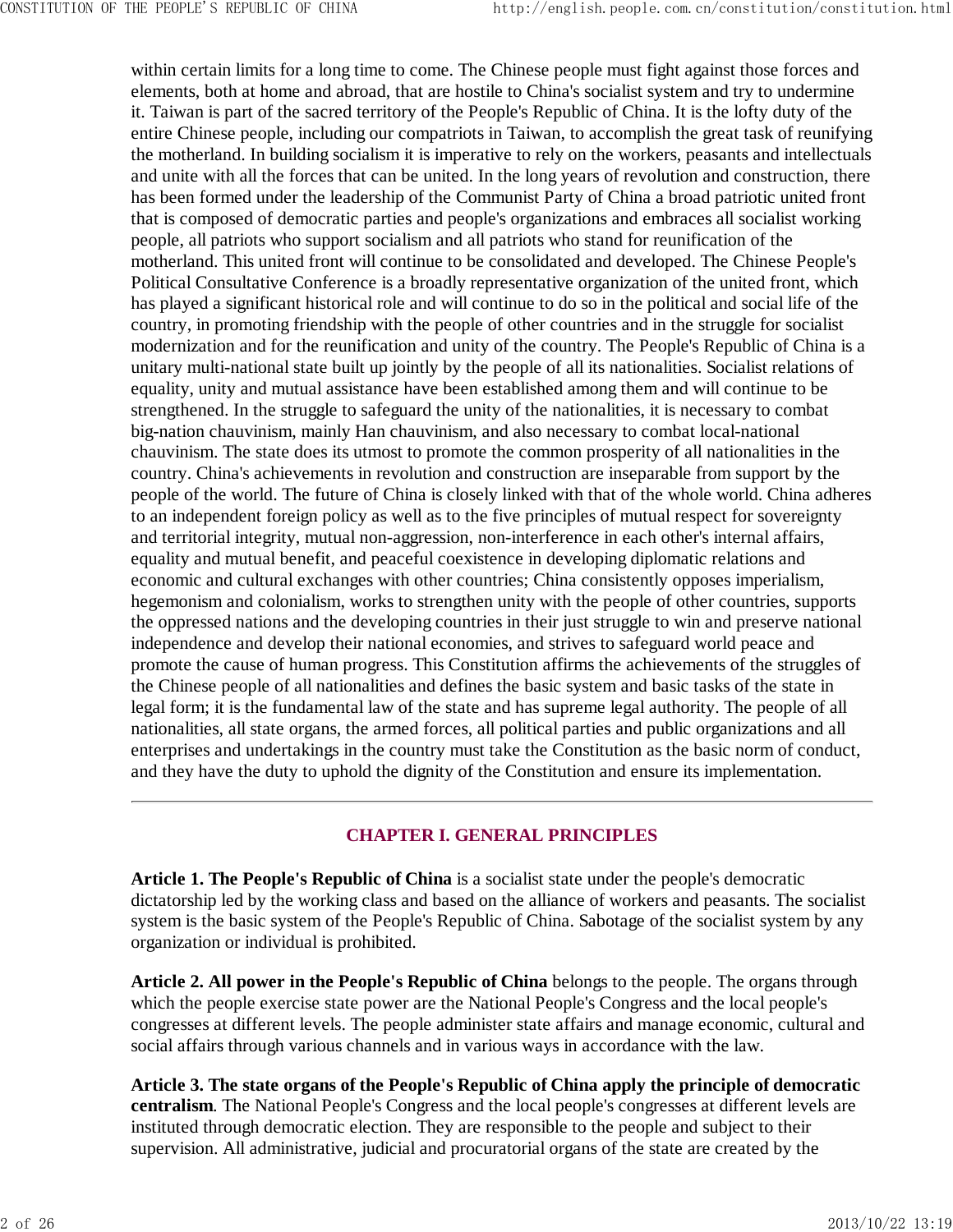people's congresses to which they are responsible and under whose supervision they operate. The division of functions and powers between the central and local state organs is guided by the principle of giving full play to the initiative and enthusiasm of the local authorities under the unified leadership of the central authorities.

**Article 4. All nationalities in the People's Republic of China are equal**. The state protects the lawful rights and interests of the minority nationalities and upholds and develops the relationship of equality, unity and mutual assistance among all of China's nationalities. Discrimination against and oppression of any nationality are prohibited; any acts that undermine the unity of the nationalities or instigate their secession are prohibited. The state helps the areas inhabited by minority nationalities speed up their economic and cultural development in accordance with the peculiarities and needs of the different minority nationalities. Regional autonomy is practised in areas where people of minority nationalities live in compact communities; in these areas organs of self- government are established for the exercise of the right of autonomy. All the national autonomous areas are inalienable parts of the People's Republic of China. The people of all nationalities have the freedom to use and develop their own spoken and written languages, and to preserve or reform their own ways and customs.

**Article 5. The state upholds the uniformity and dignity of the socialist legal system**. No law or administrative or local rules and regulations shall contravene the constitution. All state organs, the armed forces, all political parties and public organizations and all enterprises and undertakings must abide by the Constitution and the law. All acts in violation of the Constitution and the law must be investigated. No organization or individual may enjoy the privilege of being above the Constitution and the law.

**Article 6. The basis of the socialist economic system of the People's Republic of China is socialist public ownership of the means of production**, namely, ownership by the whole people and collective ownership by the working people. The system of socialist public ownership supersedes the system of exploitation of man by man; it applies the principle of 'from each according to his ability, to each according to his work.

**Article 7. The state economy is the sector of socialist economy under ownership by the whole people**; it is the leading force in the national economy. The state ensures the consolidation and growth of the state economy.

**Article 8. Rural people's communes, agricultural producers' co-operatives, and other forms of co- operative economy** such as producers' supply and marketing, credit and consumers co-operatives, belong to the sector of socialist economy under collective ownership by the working people. Working people who are members of rural economic collectives have the right, within the limits prescribed by law, to farm private plots of cropland and hilly land, engage in household sideline production and raise privately owned livestock. The various forms of co-operative economy in the cities and towns, such as those in the handicraft, industrial, building, transport, commerical and service trades, all belong to the sector of socialist economy under collective ownership by the working people. The state protects the lawful rights and interests of the urban and rural economic collectives and encourages, guides and helps the growth of the collective economy.

**Article 9. Mineral resources, waters, forests, mountains, grassland, unreclaimed land, beaches and other natural resources are owned by the state**, that is, by the whole people, with the exception of the forests, mountains, grassland, unreclaimed land and beaches that are owned by collectives in accordance with the law. The state ensures the rational use of natural resources and protects rare animals and plants. The appropriation or damage of natural resources by any organization or individual by whatever means is prohibited.

**Article 10. Land in the cities is owned by the state**. Land in the rural and suburban areas is owned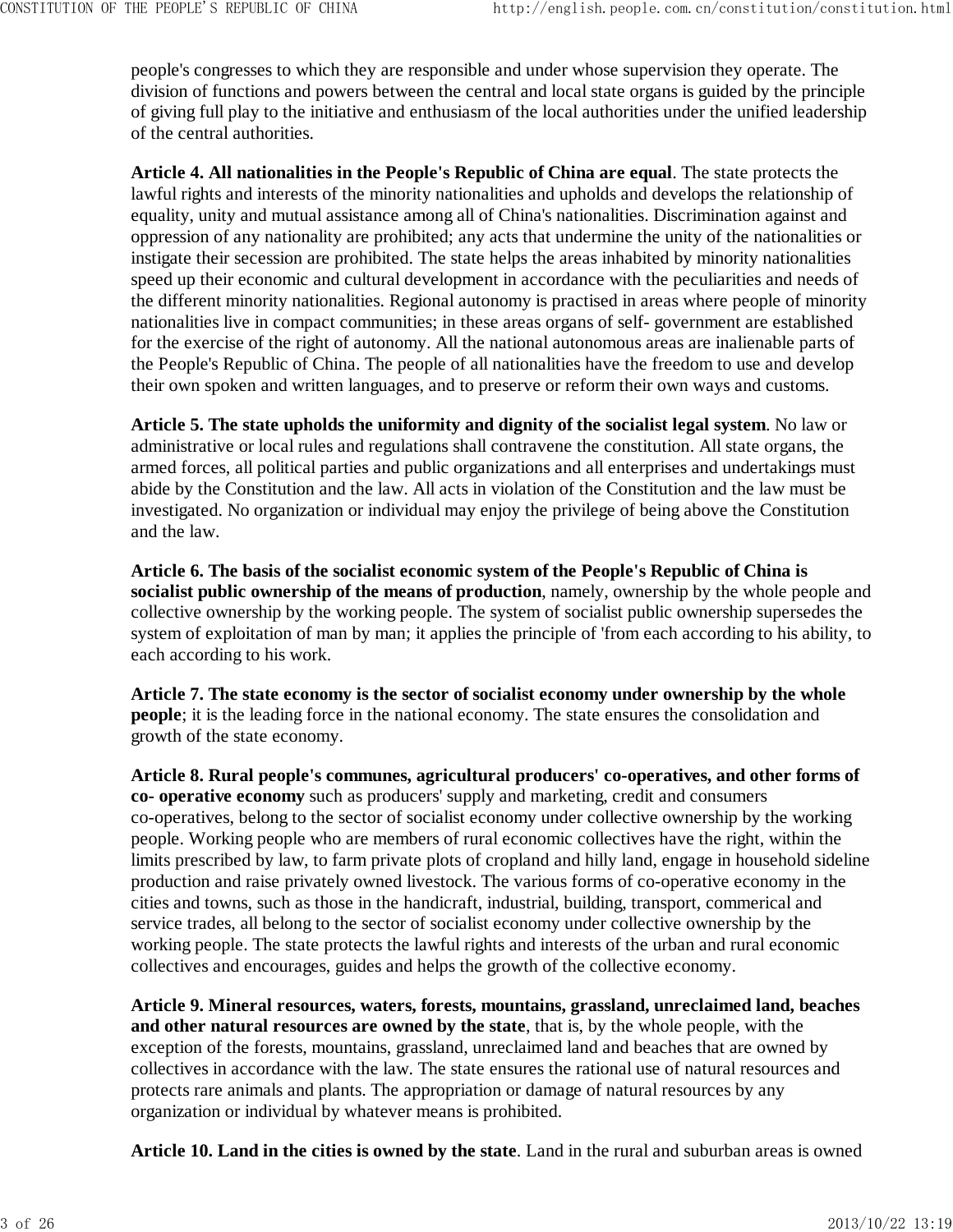by collectives except for those portions which belong to the state in accordance with the law; house sites and private plots of cropland and hilly land are also owned by collectives. The state may in the public interest take over land for its use in accordance with the law. No organization or individual may appropriate, buy, sell or lease land, or unlawfully transfer land in other ways. All organizations and individuals who use land must make rational use of the land.

**Article 11. The individual economy of urban and rural working people, operated within the limits prescribed by law, is a complement to the socialist public economy**. The state protects the lawful rights and interests of the individual economy. The state guides, helps and supervises the individual economy by exercising administrative control.

**Article 12. Socialist public property is sacred and inviolable**. The state protects socialist public property. Appropriation or damage of state or collective property by any organization or individual by whatever means is prohibited.

**Article 13. The state protects the right of citizens to own lawfully earned income, savings, houses and other lawful property**. The state protects by law the right of citizens to inherit private property.

**Article 14. The state continuously raises labour productivity, improves economic results and develops the productive forces by enhancing the enthusiasm of the working people**, raising the level of their technical skill, disseminating advanced science and technology, improving the systems of economic administration and enterprise operation and management, instituting the socialist system of responsibility in various forms and improving organization of work. The state practises strict economy and combats waste. The state properly apportions accumulation and consumption, pays attention to the interests of the collective and the individual as well as of the state and, on the basis of expanded production, gradually improves the material and cultural life of the people.

**Article 15. The state practises economic planning on the basis of socialist public ownership**. It ensures the proportionate and co-ordinated growth of the national economy through overall balancing by economic planning and the supplementary role of regulation by the market. Disturbance of the orderly functioning of the social economy or disruption of the state economic plan by any organization or individual is prohibited.

**Article 16. State enterprises have decision-making power in operation and management within the limits prescribed by law**, on condition that they submit to unified leadership by the state and fulfil all their obligations under the state plan. State enterprises practise democratic management through congresses of workers and staff and in other ways in accordance with the law.

**Article 17. Collective economic organizations have decision-making power in conducting independent economic activities**, on condition that they accept the guidance of the state plan and abide by the relevant laws. Collective economic organizations practise democratic management in accordance with the law, with the entire body of their workers electing or removing their managerial personnel and deciding on major issues concerning operation and management.

**Article 18. The People's Republic of China permits foreign enterprises, other foreign economic organizations and individual foreigners to invest in China** and to enter into various forms of economic co-operation with Chinese enterprises and other economic organizations in accordance with the law of the People's Republic of China. All foreign enterprises and other foreign economic organizations in China, as well as joint ventures with Chinese and foreign investment located in China, shall abide by the law of the People's Republic of China. Their lawful rights and interests are protected by the law of the People's Republic of China.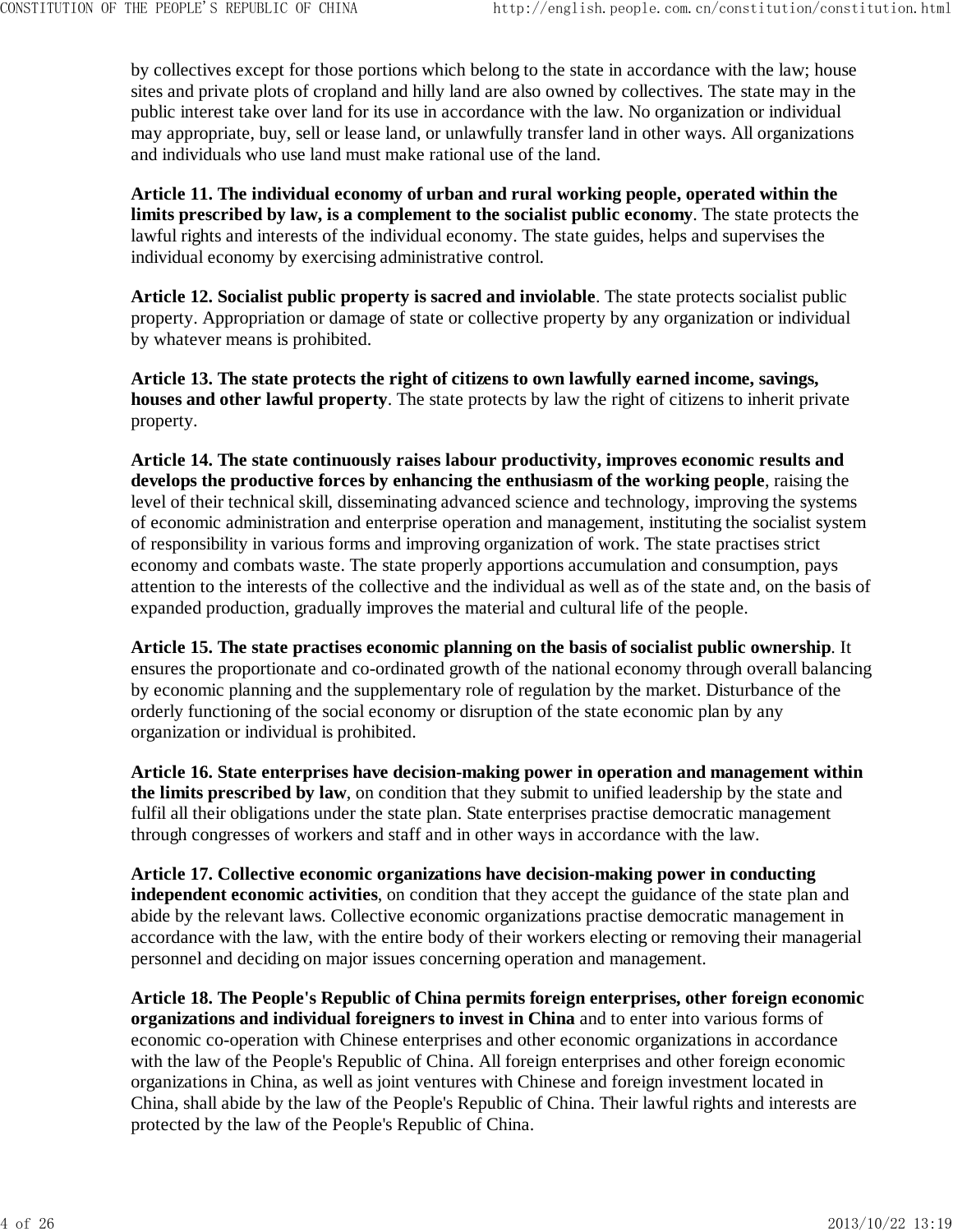**Article 19. The state develops socialist educational undertakings and works to raise the scientific and cultural level of the whole nation**. The state runs schools of various types, makes primary education compulsory and universal, develops secondary, vocational and higher education and promotes pre-school education. The state develops educational facilities of various types in order to wipe out illiteracy and provide political, cultural, scientific, technical and professional education for workers, peasants, state functionaries and other working people. It encourages people to become educated through self- study. The state encourages the collective economic organizations, state enterprises and undertakings and other social forces to set up educational institutions of various types in accordance with the law. The state promotes the nationwide use of Putonghua (common speech based on Beijing pronunciation).

**Article 20. The state promotes the development of the natural and social sciences**, disseminates scientific and technical knowledge, and commends and rewards achievements in scientific research as well as technological discoveries and inventions.

**Article 21. The state develops medical and health services**, promotes modern medicine and traditional Chinese medicine, encourages and supports the setting up of various medical and health facilities by the rural economic collectives, state enterprises and undertakings and neighbourhood organizations, and promotes sanitation activities of a mass character, all to protect the people's health. The state develops physical culture and promotes mass sports activities to build up the people's physique.

**Article 22. The state promotes the development of literature and art**, the press, broadcasting and television undertakings, publishing and distribution services, libraries, museums, cultural centres and other cultural undertakings, that serve the people and socialism, and sponsors mass cultural activities. The state protects places of scenic and historical interest,valuable cultural monuments and relics and other important items of China's historical and cultural heritage.

**Article 23. The state trains specialized personnel in all fields** who serve socialism, increases the number of intellectuals and creates conditions to give full scope to their role in socialist modernization.

**Article 24. The state strengthens the building of socialist spiritual civilization** through spreading education in high ideals and morality, general education and education in discipline and the legal system, and through promoting the formulation and observance of rules of conduct and common pledges by different sections of the people in urban and rural areas. The state advocates the civic virtues of love for the motherland, for the people, for labour, for science and for socialism; it educates the people in patriotism, collectivism, internationalism and communism and in dialectical and historical materialism; it combats the decadent ideas of capitalism and feudalism and other decadent ideas.

**Article 25. The state promotes family planning** so that population growth may fit the plans for economic and social development.

**Article 26. The state protects and improves the living environment** and the ecological environment, and prevents and controls pollution and other public hazards. The state organizes and encourages afforestation and the protection of forests.

**Article 27. All state organs carry out the principle of simple and efficient administration**, the system of responsibility for work and the system of training functionaries and appraising their work in order constantly to improve quality of work and efficiency and combat bureaucratism. All state organs and functionaries must rely on the support of the people, keep in close touch with them, heed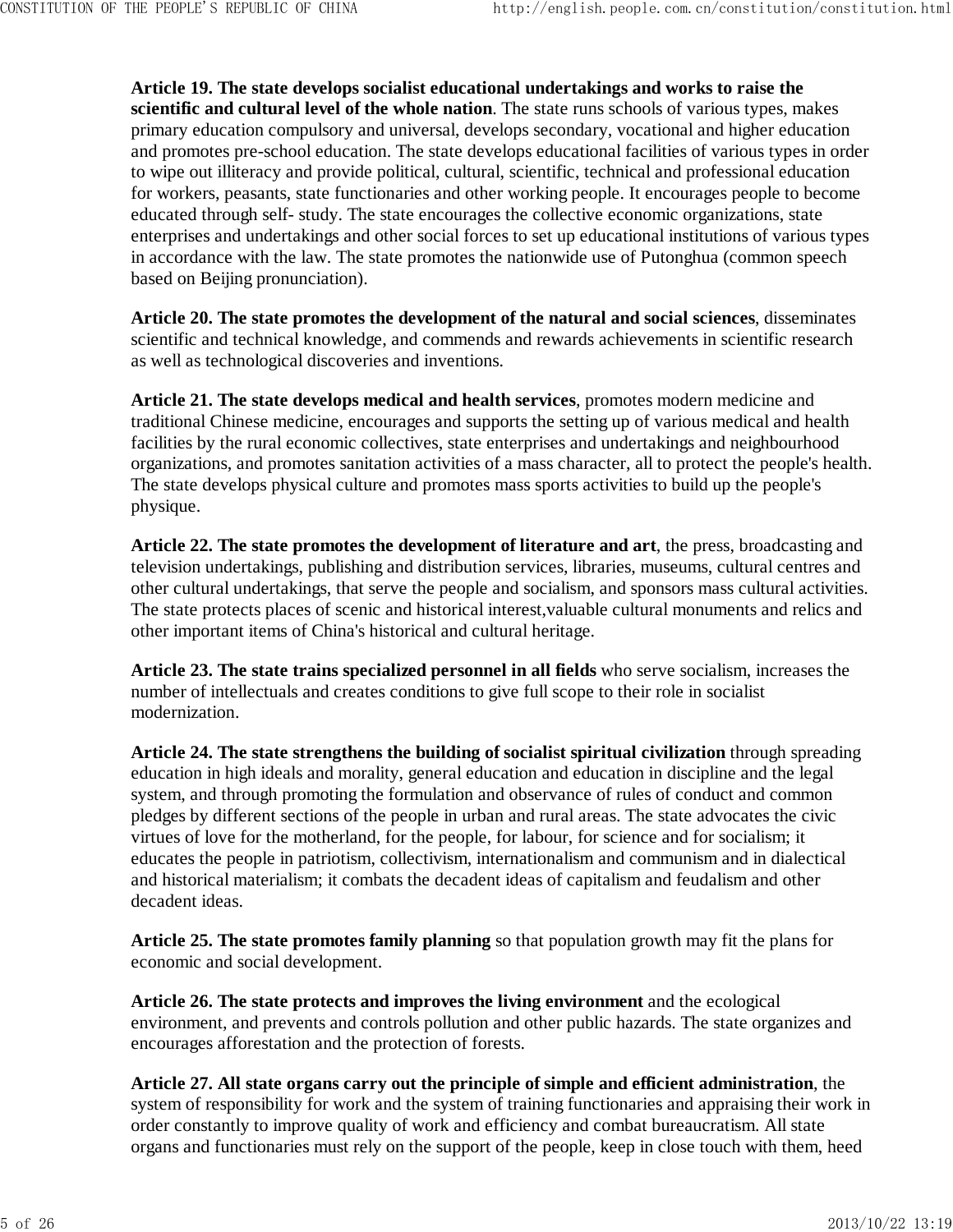their opinions and suggestions, accept their supervision and work hard to serve them.

**Article 28. The state maintains public order and suppresses treasonable and other counterrevolutionary activities**; it penalizes actions that endanger public security and disrupt the socialist economy and other criminal activities, and punishes and reforms criminals.

**Article 29. The armed forces of the People's Republic of China belong to the people**. Their tasks are to strengthen national defence, resist aggression, defend the motherland, safeguard the people's peaceful labour, participate in national reconstruction, and work hard to serve the people. The state strengthens the revolutionization, modernization and regularization of the armed forces in order to increase the national defence capability.

**Article 30. The administrative division of the People's Republic of China is as follows**: (1) The country is divided into provinces, autonomous regions and municipalities directly under the Central Government; (2) Provinces and autonomous regions are divided into autonomous prefectures, counties, autonomous counties and cities; (3) Counties and autonomous counties are divided into townships, nationality townships and towns. Municipalities directly under the Central Government and other large cities are divided into districts and counties. Autonomous prefectures are divided into counties, autonomous counties, and cities. All autonomous regions, autonomous prefectures and autonomous counties are national autonomous areas.

**Article 31. The state may establish special administrative regions when necessary**. The systems to be instituted in special administrative regions shall be prescribed by law enacted by the National People's Congress in the light of the specific conditions.

**Article 32. The People's Republic of China protects the lawful rights and interests of foreigners** within Chinese territory, and while on Chinese territory foreigners must abide by the law of the People's Republic of China. The People's Republic of China may grant asylum to foreigners who request it for political reasons.

## **CHAPTER II. THE FUNDAMENTAL RIGHTS AND DUTIES OF CITIZENS**

**Article 33. All persons holding the nationality of the People's Republic of China** are citizens of the People's Republic of China. All citizens of the People's Republic of China are equal before the law. Every citizen enjoys the rights and at the same time must perform the duties prescribed by the Constitution and the law.

**Article 34. All citizens of the People's Republic of China who have reached the age of 18 have the right to vote** and stand for election, regardless of nationality, race, sex, occupation, family background, religious belief, education, property status, or length of residence, except persons deprived of political rights according to law.

#### **Article 35. Citizens of the People's Republic of China enjoy freedom of speech, of the press, of assembly, of association, of procession and of demonstration**.

**Article 36. Citizens of the People's Republic of China enjoy freedom of religious belief**. No state organ, public organization or individual may compel citizens to believe in, or not to believe in, any religion; nor may they discriminate against citizens who believe in, or do not believe in, any religion. The state protects normal religious activities. No one may make use of religion to engage in activities that disrupt public order, impair the health of citizens or interfere with the educational system of the state. Religious bodies and religious affairs are not subject to any foreign domination.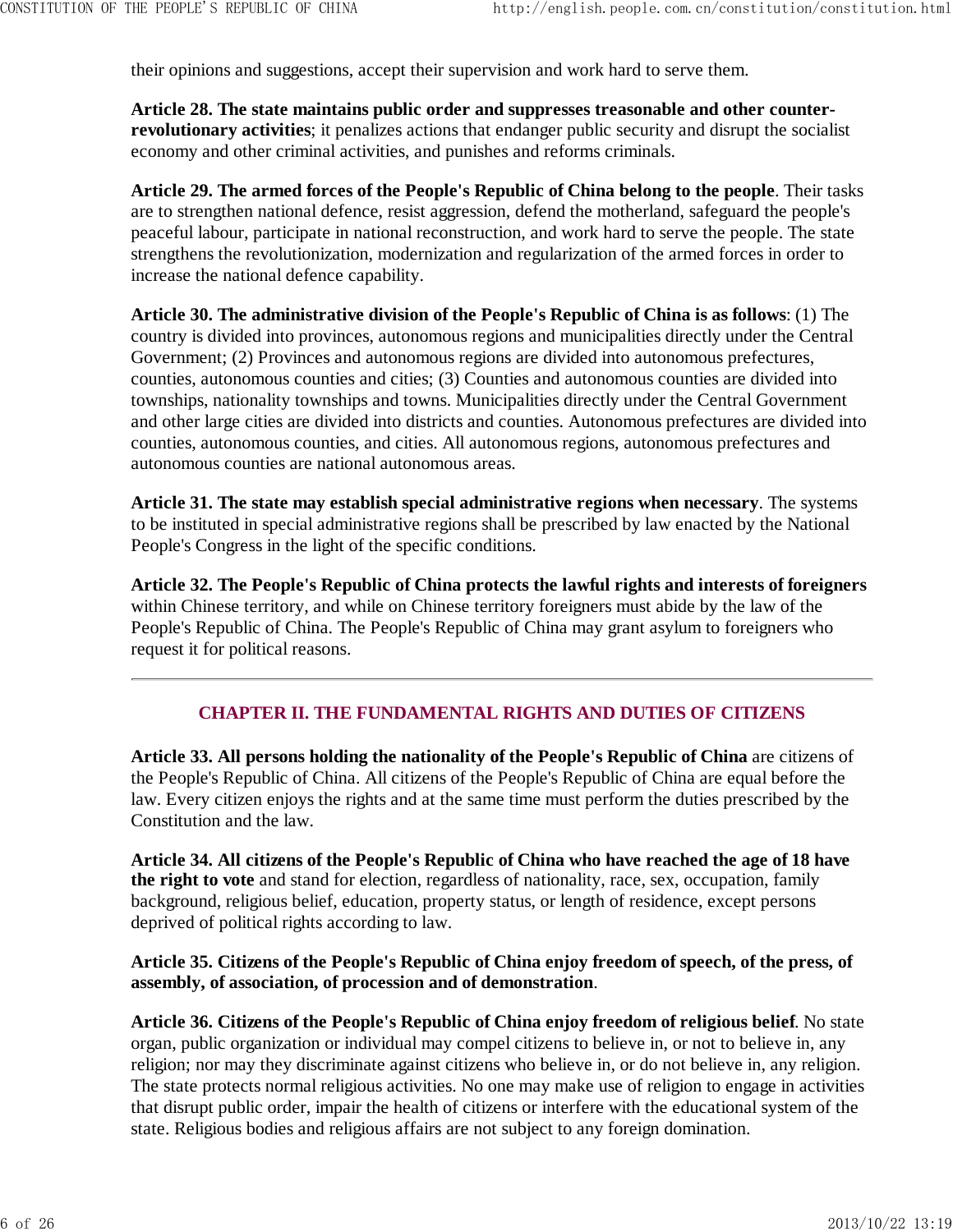**Article 37. The freedom of person of citizens of the People's Republic of China is inviolable**. No citizen may be arrested except with the approval or by decision of a people's procuratorate or by decision of a people's court, and arrests must be made by a public security organ. Unlawful deprivation or restriction of citizens' freedom of person by detention or other means is prohibited; and unlawful search of the person of citizens is prohibited. Article 38. The personal dignity of citizens of the People's Republic of China is inviolable. Insult, libel, false charge or frame-up directed against citizens by any means is prohibited.

**Article 39. The home of citizens of the People's Republic of China is inviolable**. Unlawful search of, or intrusion into, a citizen's home is prohibited.

**Article 40. The freedom and privacy of correspondence of citizens of the People's Republic of China are protected by law**. No organization or individual may, on any ground, infringe upon the freedom and privacy of citizens' correspondence except in cases where, to meet the needs of state security or of investigation into criminal offences, public security or procuratorial organs are permitted to censor correspondence in accordance with procedures prescribed by law.

**Article 41. Citizens of the People's Republic of China have the right to criticize and make suggestions to any state organ or functionary**. Citizens have the right to make to relevant state organs complaints and charges against, or exposures of, violation of the law or dereliction of duty by any state organ or functionary; but fabrication or distortion of facts with the intention of libel or frame-up is prohibited. In case of complaints, charges or exposures made by citizens, the state organ concerned must deal with them in a responsible manner after ascertaining the facts. No one may suppress such complaints, charges and exposures, or retaliate against the citizens making them. Citizens who have suffered losses through infringement of their civil rights by any state organ or functionary have the right to compensation in accordance with the law.

**Article 42. Citizens of the People's Republic of China have the right as well as the duty to work**. Using various channels, the state creates conditions for employment, strengthens labour protection, improves working conditions and, on the basis of expanded production, increases remuneration for work and social benefits. Work is the glorious duty of every able-bodied citizen. All working people in state enterprises and in urban and rural economic collectives should perform their tasks with an attitude consonant with their status as masters of the country. The state promotes socialist labour emulation, and commends and rewards model and advanced workers. The state encourages citizens to take part in voluntary labour. The state provides necessary vocational training to citizens before they are employed.

**Article 43. Working people in the People's Republic of China have the right to rest**. The state expands facilities for rest and recuperation of working people, and prescribes working hours and vacations for workers and staff.

**Article 44. The state prescribes by law the system of retirement for workers and staff in enterprises and undertakings and for functionaries of organs of state**. The livelihood of retired personnel is ensured by the state and society.

**Article 45. Citizens of the People's Republic of China have the right to material assistance from the state and society when they are old, ill or disabled**. The state develops the social insurance, social relief and medical and health services that are required to enable citizens to enjoy this right. The state and society ensure the livelihood of disabled members of the armed forces, provide pensions to the families of martyrs and give preferential treatment to the families of military personnel. The state and society help make arrangements for the work, livelihood and education of the blind, deaf-mute and other handicapped citizens.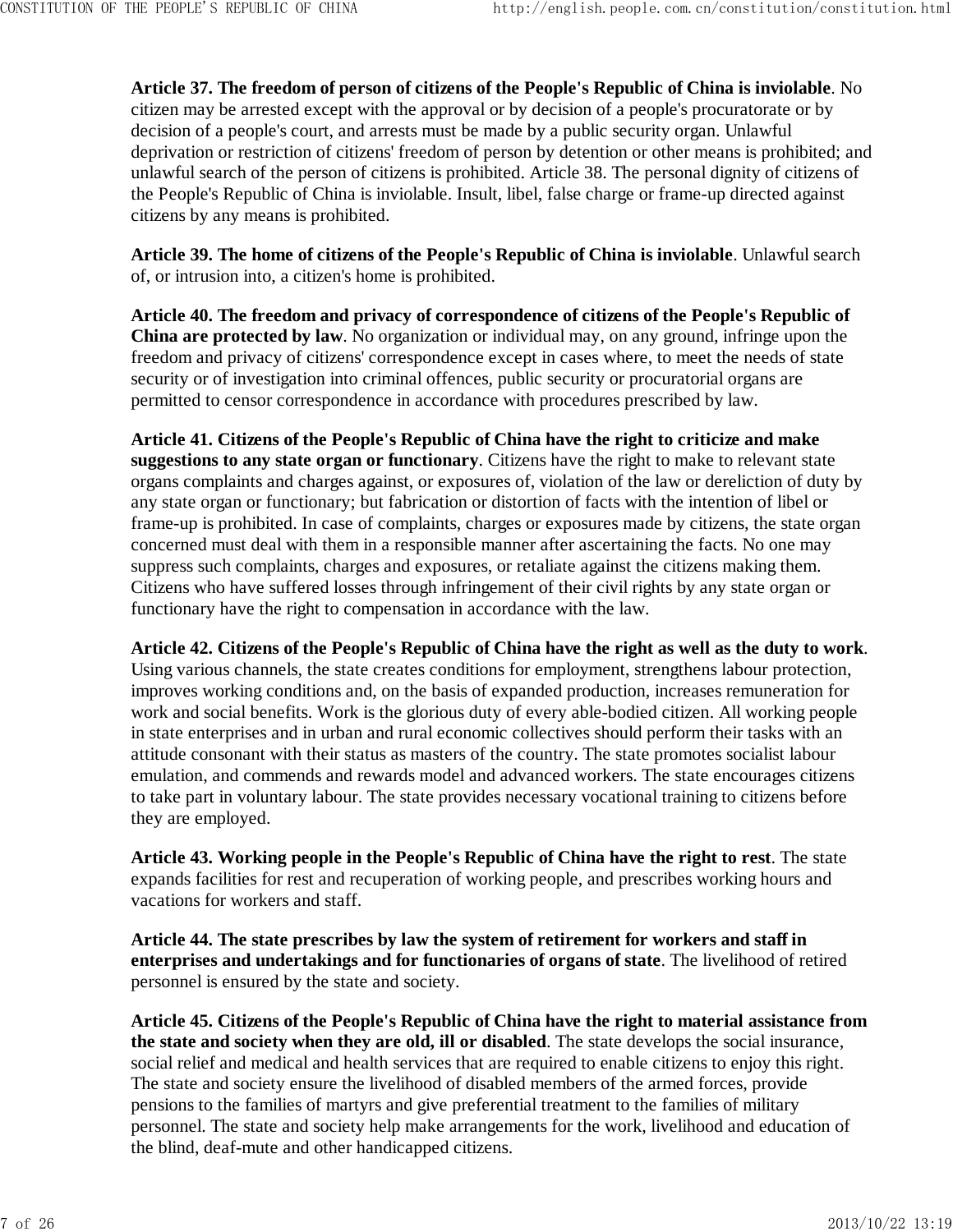**Article 46. Citizens of the People's Republic of China have the duty as well as the right to receive education**. The state promotes the all-round moral, intellectual and physical development of children and young people.

**Article 47. Citizens of the People's Republic of China have the freedom** to engage in scientific research, literary and artistic creation and other cultural pursuits. The state encourages and assists creative endeavours conducive to the interests of the people made by citizens engaged in education, science, technology, literature, art and other cultural work.

**Article 48. Women in the People's Republic of China enjoy equal rights** with men in all spheres of life, political, economic, cultural and social, and family life. The state protects the rights and interests of women, applies the principle of equal pay for equal work for men and women alike and trains and selects cadres from among women.

**Article 49. Marriage, the family, and mother and child are protected by the state**. Both husband and wife have the duty to practise family planning. Parents have the duty to rear and educate their minor children, and children who have come of age have the duty to support and assist their parents. Violation of the freedom of marriage is prohibited. Maltreatment of old people, women and children is prohibited.

**Article 50. The People's Republic of China protects the legitimate rights and interests of Chinese nationals residing abroad** and protects the lawful rights and interests of returned overseas Chinese and of the family members of Chinese nationals residing abroad.

**Article 51. The exercise by citizens of the People's Republic of China of their freedoms and rights may not infringe upon the interests of the state**, of society and of the collective, or upon the lawful freedoms and rights of other citizens.

**Article 52. It is the duty of citizens of the People's Republic of China to safeguard the unity of the country** and the unity of all its nationalities.

**Article 53. Citizens of the People's Republic of China must abide by the constitution and the law**, keep state secrets, protect public property and observe labour discipline and public order and respect social ethics.

**Article 54. It is the duty of citizens of the People's Republic of China to safeguard the security, honour and interests of the motherland**; they must not commit acts detrimental to the security, honour and interests of the motherland.

**Article 55. It is the sacred obligation of every citizen of the People's Republic of China to defend the motherland and resist aggression**. It is the honourable duty of citizens of the People's Republic of China to perform military service and join the militia in accordance with the law.

**Article 56. It is the duty of citizens of the People's Republic of China to pay taxes in accordance with the law**.

#### **CHAPTER III. THE STRUCTURE OF THE STATE**

#### **SECTION 1. THE NATIONAL PEOPLE'S CONGRESS**

**Article 57. The National People's Congress of the People's Republic of China is the highest organ of state power. Its permanent body is the Standing Committee of the National People's**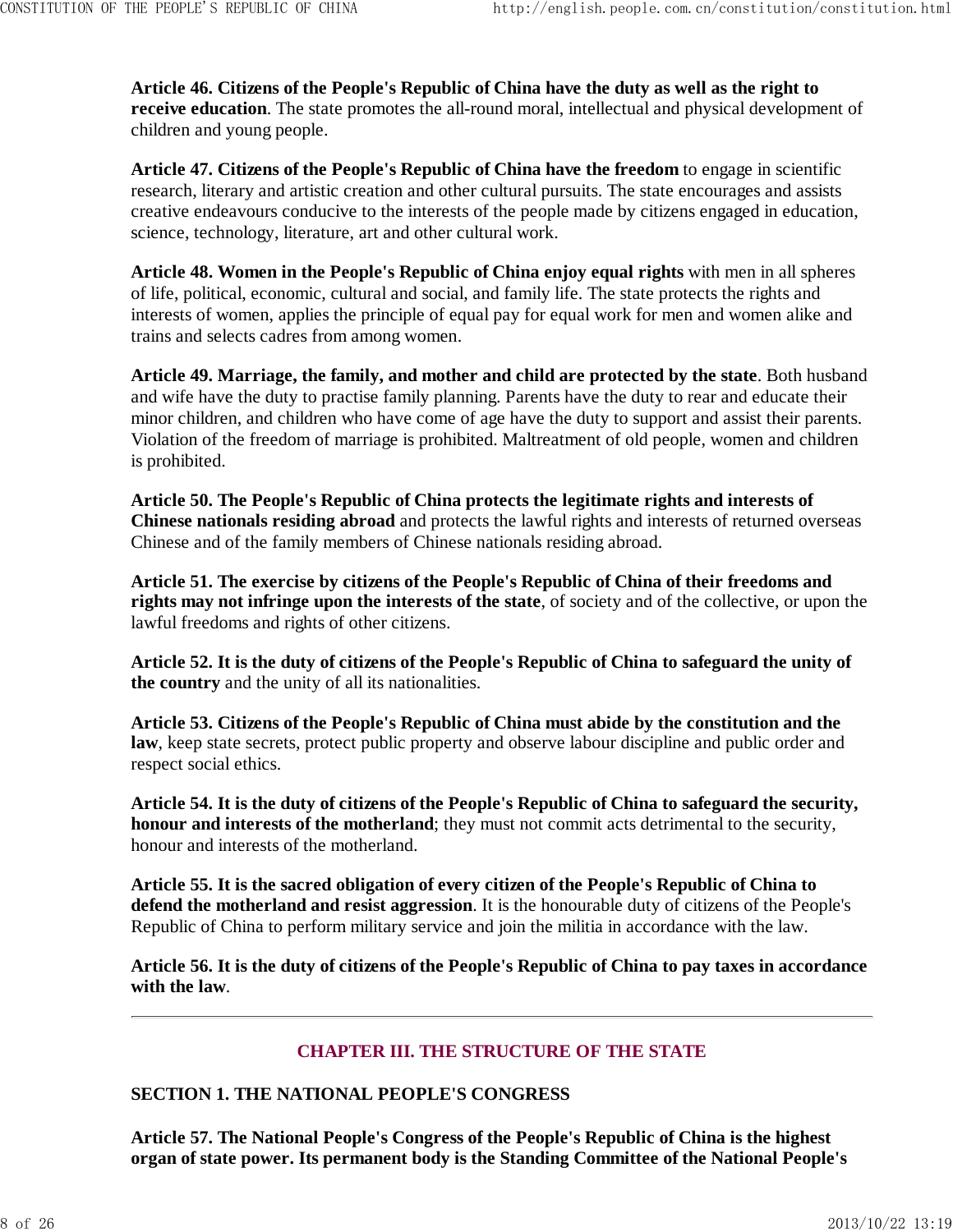#### **Congress**.

**Article 58. The National People's Congress and its Standing Committee exercise the legislative power of the state**.

**Article 59. The National People's Congress is composed of deputies elected by the provinces, autonomous regions and municipalities directly under the Central Government, and by the armed forces**. All the minority nationalities are entitled to appropriate representation. Election of deputies to the National People's Congress is conducted by the Standing Committee of the National People's Congress. The number of deputies to the National People's Congress and the manner of their election are prescribed by law.

**Article 60. The National People's Congress is elected for a term of five years**. Two months before the expiration of the term of office of a National People's Congress, its Standing Committee must ensure that the election of deputies to the succeeding National People's Congress is completed. Should exceptional circumstances prevent such an election, it may be postponed by decision of a majority vote of more than two- thirds of all those on the Standing Committee of the incumbent National People's Congress, and the term of office of the incumbent National People's Congress may be extended. The election of deputies to the succeeding National People's Congress must be completed within one year after the termination of such exceptional circumstances.

**Article 61. The National People's Congress meets in session once a year and is convened by its Standing Committee**. A session of the National People's Congress may be convened at any time the Standing Committee deems this necessary, or when more than one-fifth of the deputies to the National People's Congress so propose. When the National People's Congress meets, it elects a presidium to conduct its session.

#### **Article 62. The National People's Congress exercises the following functions and powers**:

(1) To amend the Constitution;

(2) To supervise the enforcement of the Constitution;

(3) To enact and amend basic statutes concerning criminal offences, civil affairs, the state organs and other matters;

(4) To elect the President and the Vice-President of the People's Republic of China; (previously translated as Chairman and Vice-Chairman of the People's Republic of China--translator's note.)

(5) To decide on the choice of the Premier of the State Council upon nomination by the President of the People's Republic of China, and to decide on the choice of the Vice-Premiers, State Councillors, Ministers in charge of Ministries or Commissions and the Auditor-General and the Secretary-General of the State Council upon nomination by the Premier;

(6) To elect the Chairman of the Central Military Commission and, upon his nomination, to decide on the choice of the other members of the Central Military Commission;

(7) To elect the President of the Supreme People's Court;

(8) To elect the Procurator-General of the Supreme People's Procuratorate;

(9) To examine and approve the plan for national economic and social development and the reports on its implementation;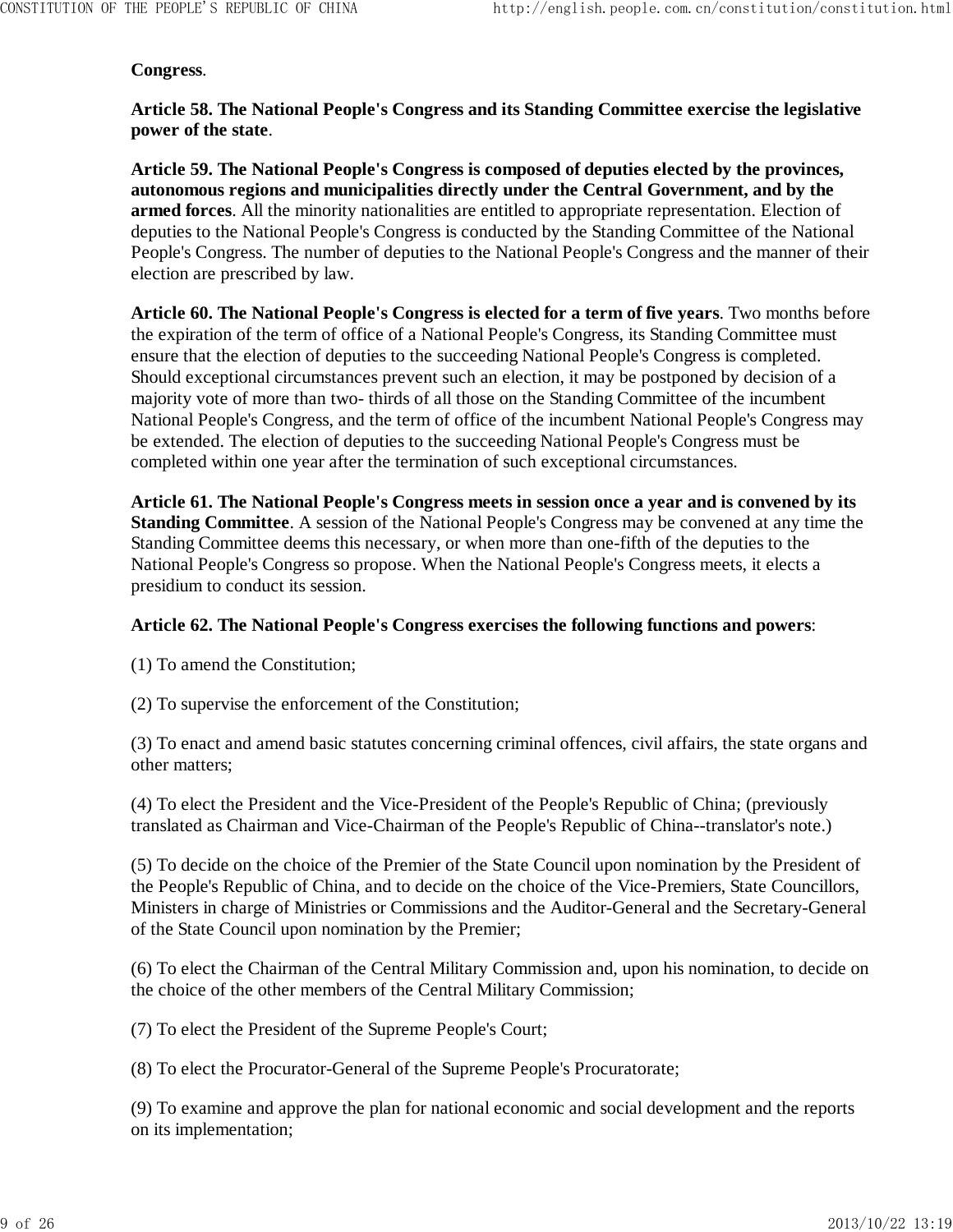(10) To examine and approve the state budget and the report on its implementation;

(11) To alter or annul inappropriate decisions of the Standing Committee of the National People's Congress;

(12) To approve the establishment of provinces, autonomous regions, and municipalities directly under the Central Government;

(13) To decide on the establishment of special administrative regions and the systems to be instituted there;

(14) To decide on questions of war and peace; and

(15) To exercise such other functions and powers as the highest organ of state power should exercise.

#### **Article 63. The National People's Congress has the power to recall or remove from office the following persons**:

(1) The President and the Vice-President of the People's Republic of China;

(2) The Premier, Vice-Premiers, State Councillors, Ministers in charge of Ministries or Commissions and the Auditor-General and the Secretary-General of the State Council;

(3) The Chairman of the Central Military Commission and others on the commission;

(4) The President of the Supreme People's Court; and

(5) The Procurator-General of the Supreme People's Procuratorate.

**Article 64. Amendments to the Constitution are to be proposed by the Standing Committee of the National People's Congress or by more than one-fifth of the deputies to the National People's Congress and adopted by a majority vote of more than two-thirds of all the deputies to the Congress**. Statutes and resolutions are adopted by a majority vote of more than one half of all the deputies to the National People's Congress.

**Article 65. The Standing Committee of the National People's Congress is composed of the following: The Chairman; The Vice-Chairmen; The Secretary-General; and Members. Minority nationalities** are entitled to appropriate representation on the Standing Committee of the National People's Congress. The National People's Congress elects, and has the power to recall, all those on its Standing Committee. No one on the Standing Committee of the National People's Congress shall hold any post in any of the administrative, judicial or procuratorial organs of the state.

**Article 66. The Standing Committee of the National People's Congress is elected for the same term as the National People's Congress**; it exercises its functions and powers until a new Standing Committee is elected by the succeeding National People's Congress. The Chairman and Vice-Chairmen of the Standing Committee shall serve no more than two consecutive terms.

#### **Article 67. The Standing Committee of the National People's Congress exercises the following functions and powers:**

(1) To interpret the Constitution and supervise its enforcement;

(2) To enact and amend statutes with the exception of those which should be enacted by the National People's Congress;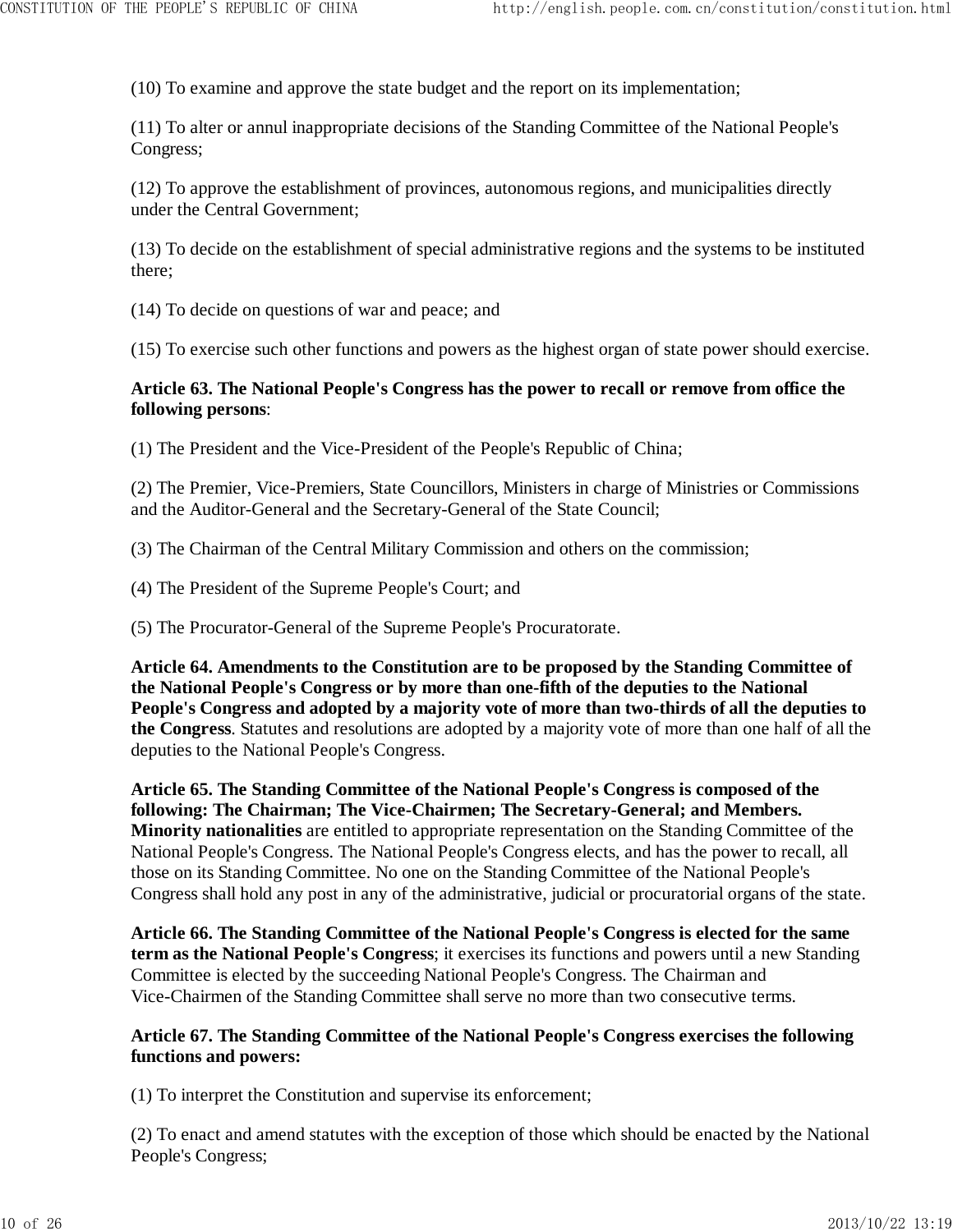(3) To enact,when the National People's Congress is not in session, partial supplements and amendments to statutes enacted by the National People's Congress provided that they do not contravene the basic principles of these statutes;

(4) To interpret statutes;

(5) To examine and approve, when the National People's Congress is not in session, partial adjustments to the plan for national economic and social development and to the state budget that prove necessary in the course of their implementation;

(6) To supervise the work of the State Council,the Central Military Commission, the Supreme People's Court and the Supreme People's Procuratorate;

(7) To annual those administrative rules and regulations, decisions or orders of the State Council that contravene the Constitution or the statutes;

(8) To annul those local regulations or decisions of the organs of state power of provinces, autonomous regions and municipalities directly under the Central Government that contravene the Constitution, the statutes or the administrative rules and regulations;

(9) To decide, when the National People's Congress is not in session, on the choice of Ministers in charge of Ministries or Commissions or the Auditor-General and the Secretary-General of the State Council upon nomination by the Premier of the State Council;

(10) To decide, upon nomination by the Chairman of the Central Military Commission, on the choice of others on the commission, when the National People's Congress is not in session;

(11) To appoint and remove the Vice-Presidents and judges of the Supreme People's Court, members of its Judicial Committee and the President of the Military Court at the suggestion of the President of the Supreme People's Court;

(12) To appoint and remove the Deputy Procurators-General and procurators of the Supreme People's Procuratorate, members of its Procuratorial Committee and the Chief Procurator of the Military Procuratorate at the request of the Procurator-General of the Supreme People's Procuratorate, and to approve the appointment and removal of the chief procurators of the people's procuratorates of provinces, autonomous regions and municipalities directly under the Central Government;

(13) To decide on the appointment and recall of plenipotentiary representatives abroad;

(14) To decide on the ratification and abrogation of treaties and important agreements concluded with foreign states;

(15) To institute systems of titles and ranks for military and diplomatic personnel and of other specific titles and ranks;

(16) To institute state medals and titles of honour and decide on their conferment;

(17) To decide on the granting of special pardons;

(18) To decide, when the National People's Congress is not in session, on the proclamation of a state of war in the event of an armed attack on the country or in fulfillment of international treaty obligations concerning common defence against aggression;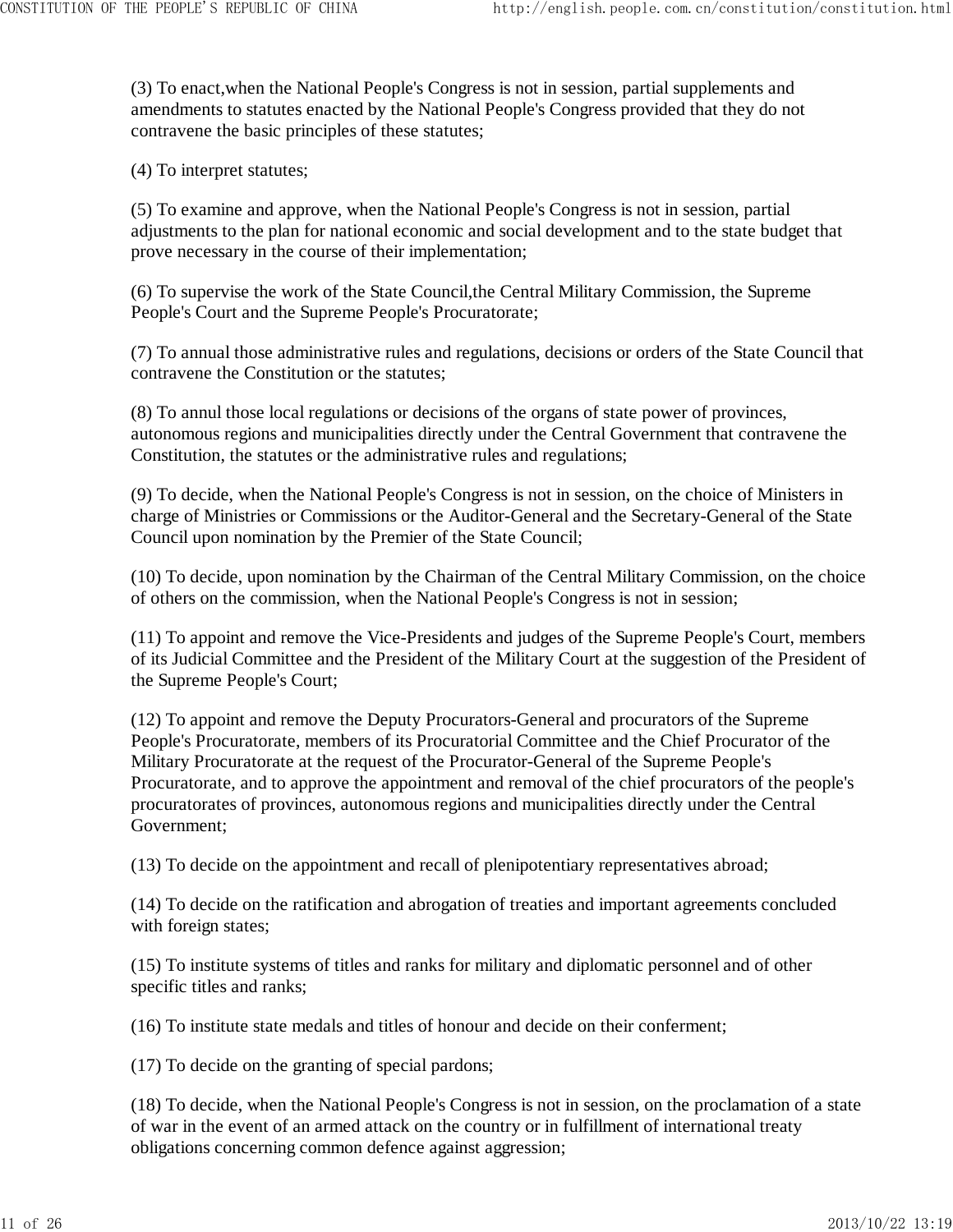(19) To decide on general mobilization or partial mobilization;

(20) To decide on the enforcement of martial law throughout the country or in particular provinces, autonomous regions or municipalities directly under the Central Government; and

(21) To exercise such other functions and powers as the National People's Congress may assign to it.

**Article 68. The Chairman of the Standing Committee of the National People's Congress presides over the work of the Standing Committee and convenes its meetings**. The Vice-Chairmen and the Secretary-General assist the Chairman in his work. Chairmanship meetings with the participation of the chairman, vice- chairmen and secretary-general handle the important day-to-day work of the Standing Committee of the National People's Congress.

**Article 69. The Standing Committee of the National People's Congress is responsible to the National People's Congress** and reports on its work to the Congress.

**Article 70. The National People's Congress establishes a Nationalities Committee, a Law Committee, a Finance and Economic Committee, an Education, Science, Culture and Public Health Committee, a Foreign Affairs Committee, an Overseas Chinese Committee and such other special committees as are necessary**. These special committees work under the direction of the Standing Committee of the National People's Congress when the Congress is not in session. The special committees examine, discuss and draw up relevant bills and draft resolutions under the direction of the National People's Congress and its Standing Committee.

**Article 71. The National People's Congress and its Standing Committee may, when they deem it necessary, appoint committees of inquiry into specific questions** and adopt relevant resolutions in the light of their reports. All organs of state, public organizations and citizens concerned are obliged to supply the necessary information to those committees of inquiry when they conduct investigations.

**Article 72. Deputies to the National People's Congress and all those on its Standing Committee have the right, in accordance with procedures prescribed by law, to submit bills and proposals** within the scope of the respective functions and powers of the National People's Congress and its Standing Committee.

**Article 73. Deputies to the National People's Congress during its sessions, and all those on its Standing Committee during its meetings, have the right to address questions**, in accordance with procedures prescribed by law, to the State Council or the ministries and commissions under the State Council, which must answer the questions in a responsible manner.

**Article 74. No deputy to the National People's Congress may be arrested or placed on criminal trial without the consent of the Presidium of the current session of the National People's Congress** or, when the National People's Congress is not in session, without the consent of its StandingCommittee.

**Article 75. Deputies to the National People's Congress may not be called to legal account for their speeches or votes at its meetings**.

**Article 76. Deputies to the National People's Congress must play an exemplary role in abiding by the Constitution** and the law and keeping state secrets and, in production and other work and their public activities, assist in the enforcement of the Constitution and the law. Deputies to the National People's Congress should maintain close contact with the units and people which elected them, listen to and convey their opinions and demands and work hard to serve them.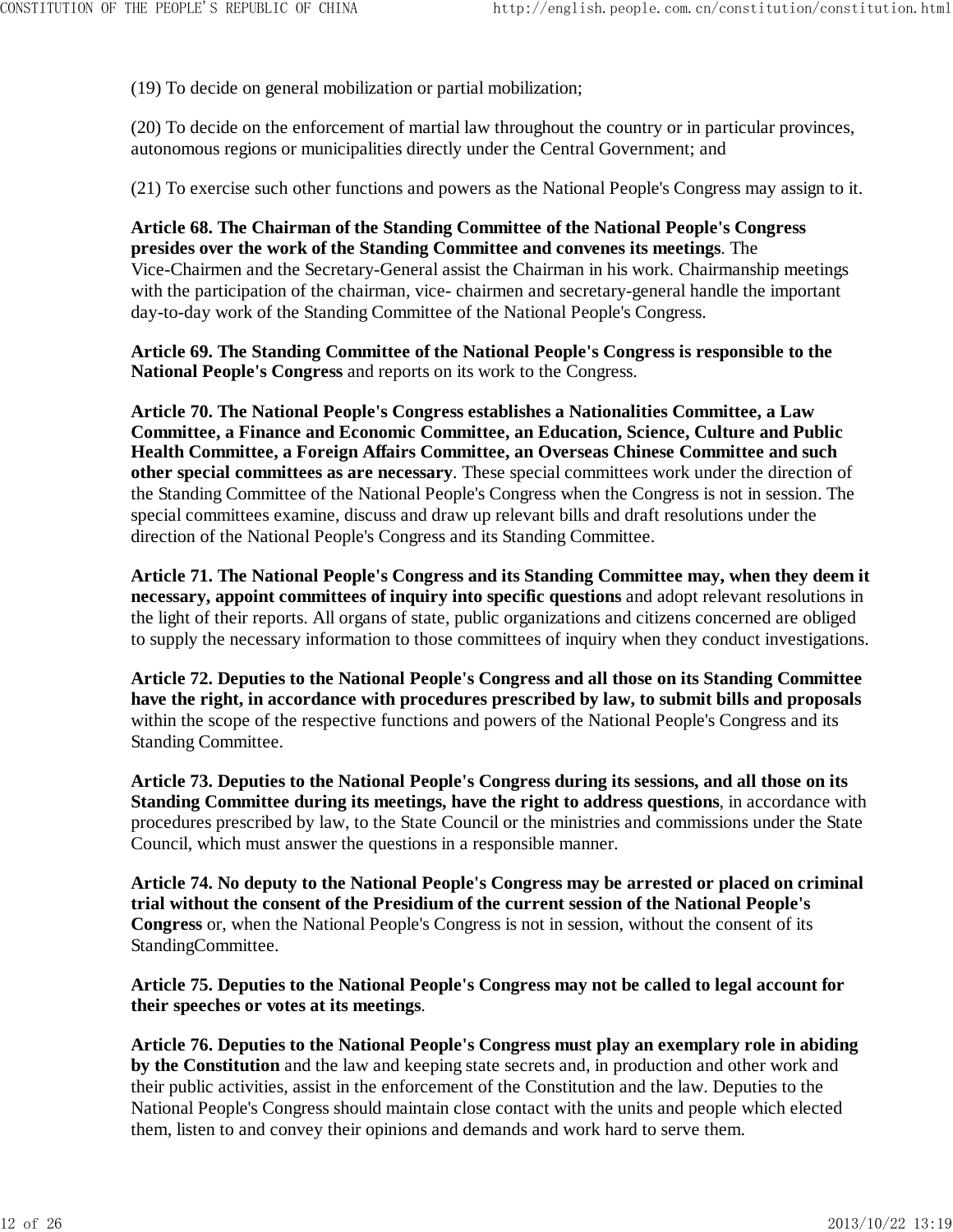**Article 77. Deputies to the National People's Congress are subject to the supervision of the units which elected them**. The electoral units have the power, through procedures prescribed by law, to recall the deputies whom they elected.

**Article 78. The organization and working procedures of the National People's Congress and its Standing Committee are prescribed by law**.

## **SECTION 2. THE PRESIDENT OF THE PEOPLE'S REPUBLIC OF CHINA**

**Article 79: The President and Vice-President of the People's Republic of China are elected by the National People's Congress**. Citizens of the People's Republic of China who have the right to vote and to stand for election and who have reached the age of 45 are eligible for election as President or Vice-President of the People's Republic of China. The term of office of the President and Vice-President of the People's Republic of China is the same as that of the National People's Congress, and they shall serve no more than two consecutive terms.

**Article 80. The President of the People's Republic of China, in pursuance of decisions of the National People's Congress and its Standing Committee, promulgates statutes; appoints and removes the Premier, Vice-Premiers, State Councillors, Ministers in charge of Ministries or Commissions, and the Auditor- General and the Secretary-General of the State Council; confers state medals and titles of honour; issues orders of special pardons; proclaims martial law; proclaims a state of war; and issues mobilization orders.**

**Article 81. The President of the People's Republic of China receives foreign diplomatic representatives on behalf of the People's Republic of China** and, in pursuance of decisions of the Standing Committee of the National People's Congress, appoints and recalls plenipotentiary representatives abroad, and ratifies and abrogates treaties and important agreements concluded with foreign states.

**Article 82. The Vice-President of the People's Republic of China assists the President in his work**. The Vice-President of the People's Republic of China may exercise such parts of the functions and powers of the President as the President may entrust to him.

**Article 83. The President and Vice-President of the People's Republic of China exercise their functions** and powers until the new President and Vice- President elected by the succeeding National People's Congress assume office.

**Article 84. In case the office of the President of the People's Republic of China falls vacant**, the Vice-President succeeds to the office of President. In case the office of the Vice-President of the People's Republic of China falls vacant, the National People's Congress shall elect a new Vice-President to fill the vacancy. In the event that the offices of both the President and the Vice-President of the People's Republic of China fall vacant, the National People's Congress shall elect a new President and a new Vice-President. Prior to such election, the Chairman of the Standing Committee of the National People's Congress shall temporarily act as the President of the People's Republic of China.

## **SECTION 3. THE STATE COUNCIL**

**Article 85. The State Council, that is, the Central People's Government of the People's**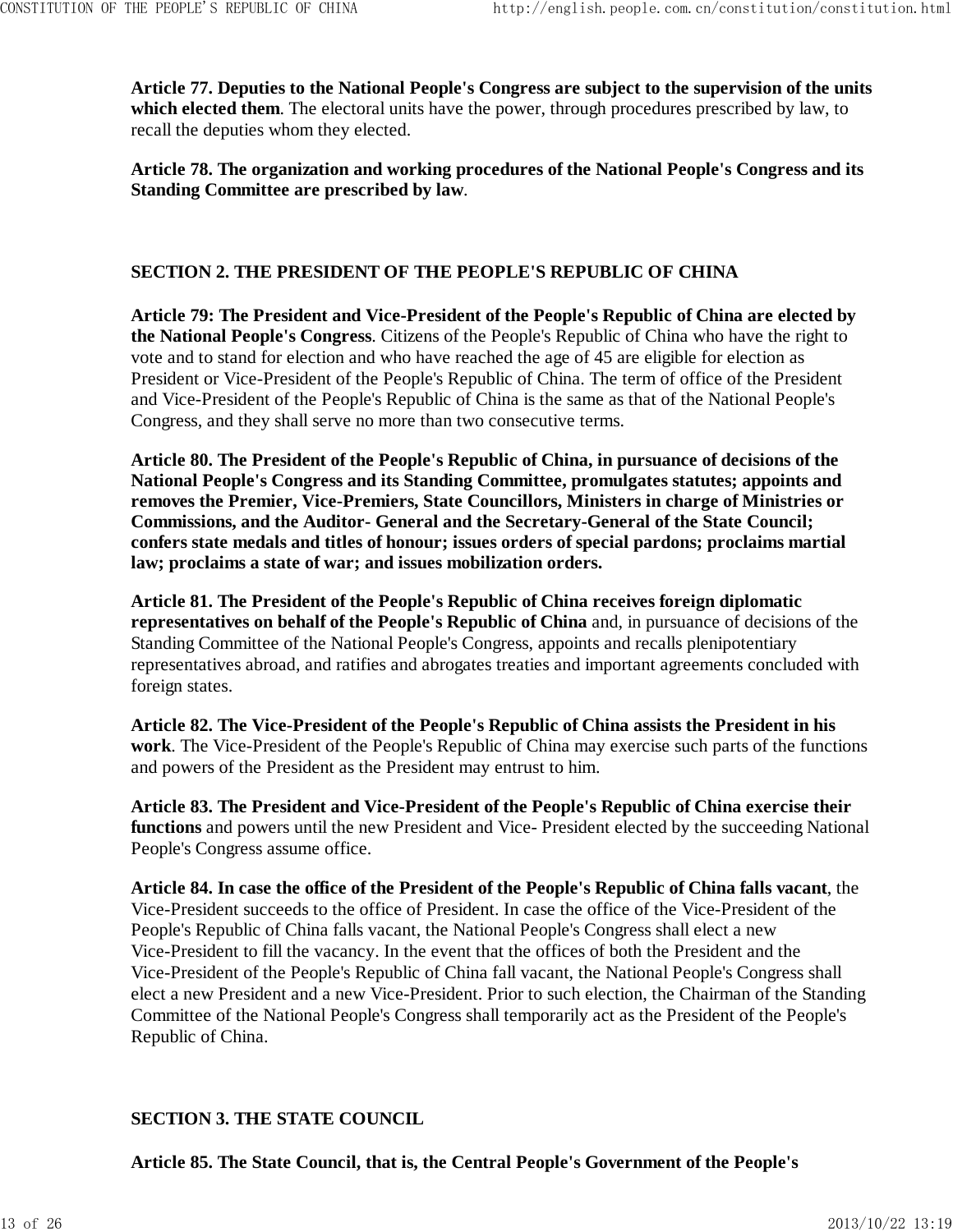**Republic of China, is the executive body of the highest organ of state power; it is the highest organ of state administration**.

**Article 86. The State Council is composed of the following**: The Premier; The Vice-Premiers; The State Councillors; The Ministers in charge of Ministries; The Ministers in charge of Commissions; The Auditor- General; and The Secretary-General. The Premier has overall responsibility for the State Council. The Ministers have overall responsibility for the respective ministries or commissions under their charge. The organization of the State Council is prescribed by law.

#### **Article 87. The term of office of the State Council is the same as that of the National People's Congress. The Premier, Vice-Premiers and State Councillors shall serve no more than two consecutive terms**.

**Article 88. The Premier directs the work of the State Council**. The Vice- Premiers and State Councillors assist the Premier in his work. Executive meetings of the State Council are composed of the Premier, the Vice-Premiers, the State Councillors and the Secretary-General of the State Council. The Premier convenes and presides over the executive meetings and plenary meetings of the State Council.

**Article 89. The State Council exercises the following functions and powers**: (1) To adopt administrative measures,enact administrative rules and regulations and issue decisions and orders in accordance with the Constitution and the statutes; (2) To submit proposals to the National People's Congress or its Standing Committee; (3) To lay down the tasks and responsibilities of the ministries and commissions of the State Council, to exercise unified leadership over the work of the ministries and commissions and to direct all other administrative work of a national character that does not fall within the jurisdiction of the ministries and commissions; (4) To exercise unified leadership over the work of local organs of state administration at different levels throughout the country, and to lay down the detailed division of functions and powers between the Central Government and the organs of state administration of provinces, autonomous regions and municipalities directly under the Central Government; (5) To draw up and implement the plan for national economic and social development and the state budget; (6) To direct and administer economic work and urban and rural development; (7) To direct and administer the work concerning education, science, culture, public health, physical culture and family planning; (8) To direct and administer the work concerning civil affairs, public security, judicial administration, supervision and other related matters; (9) To conduct foreign affairs and conclude treaties and agreements with foreign states; (10) To direct and administer the building of national defence; (11) To direct and administer affairs concerning the nationalities and to safeguard the equal rights of minority nationalities and the right of autonomy of the national autonomous areas; (12) To protect the legitimate rights and interests of Chinese nationals residing abroad and protect the lawful rights and interests of returned overseas Chinese and of the family members of Chinese nationals residing abroad; (13) To alter or annul inappropriate orders, directives and regulations issued by the ministries or commissions; (14) To alter or annul inappropriate decisions and orders issued by local organs of state administration at different levels; (15) To approve the geographic division of provinces, autonomous regions and municipalities directly under the Central Government, and to approve the establishment and geographic division of autonomous prefectures, counties, autonomous counties and cities; (16) To decide on the enforcement of martial law in parts of provinces, autonomous regions and municipalities directly under the Central Government; (17) To examine and decide on the size of administrative organs and, in accordance with the law, to appoint, remove and train administrative officers, appraise their work and reward or punish them; and (18) To exercise such other functions and powers as the National People's Congress or its Standing Committee may assign it.

#### **Article 90. The ministers in charge of ministries or commissions of the State Council are responsible for the work of their respective departments** and convene and preside over their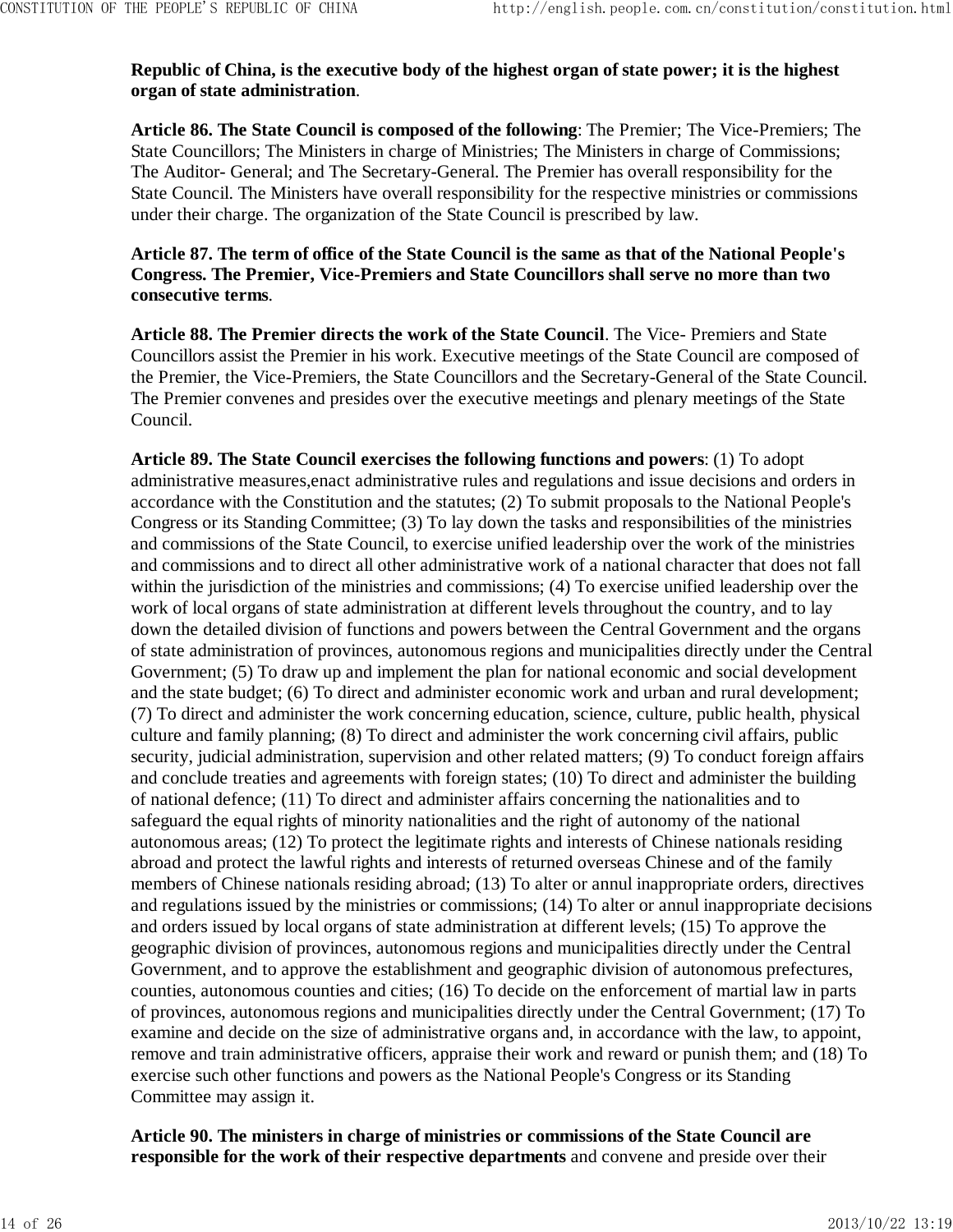ministerial meetings or commission meetings that discuss and decide on major issues in the work of their respective departments. The ministries and commissions issue orders, directives and regulations within the jurisdiction of their respective departments and in accordance with the statutes and the administrative rules and regulations, decisions and orders issued by the State Council.

**Article 91. The State Council establishes an auditing body to supervise through auditing the revenue and expenditure of all departments under the State Council and of the local governments at different levels**, and those of the state financial and monetary organizations and of enterprises and undertakings. Under the direction of the Premier of the State Council,the auditing body independently exercises its power to supervise through auditing in accordance with the law, subject to no interference by any other administrative organ or any public organization or individual.

**Article 92. The State Council is responsible**, and reports on its work, to the National People's Congress or, when the National People's Congress is not in session, to its Standing Committee.

## **SECTION 4. THE CENTRAL MILITARY COMMISSION**

**Article 93. The Central Military Commission of the People's Republic of China directs the armed forces of the country**. The Central Military Commission is composed of the following: The Chairman; The Vice-Chairmen; and Members. The Chairman of the Central Military Commission has overall responsibility for the commission. The term of office of the Central Military Commission is the same as that of the National People's Congress.

**Article 94. The Chairman of the Central Military Commission is responsible to the National People's Congress and its Standing Committee**.

#### **SECTION 5. THE LOCAL PEOPLE'S CONGRESS AND THE LOCAL PEOPLE'S GOVERNMENTS AT DIFFERENT LEVELS**

**Article 95. People's congresses and people's governments are established in provinces, municipalities directly under the Central Government**, counties, cities, municipal districts, townships, nationality townships and towns. The organization of local people's congresses and local people's governments at different levels is prescribed by law. Organs of self-government are established in autonomous regions, autonomous prefectures and autonomous counties. The organization and working procedures of organs of self-government are prescribed by law in accordance with the basic principles laid down in Sections V and VI of Chapter Three of the Constitution.

**Article 96. Local people's congresses at different levels are local organs of state power**. Local people's congresses at and above the county level establish standing committees.

**Article 97**. Deputies to the people's congresses of provinces, municipalities directly under the Central Government, and cities divided into districts are elected by the people's congresses at the next lower level; deputies to the people'scongresses of counties, cities not divided into districts, municipal districts, townships, nationality townships and towns are elected directly by their constituencies. The number of deputies to local people's congresses at different levels and the manner of their election are prescribed by law.

**Article 98. The term of office of the people's congresses of provinces, municipalities directly**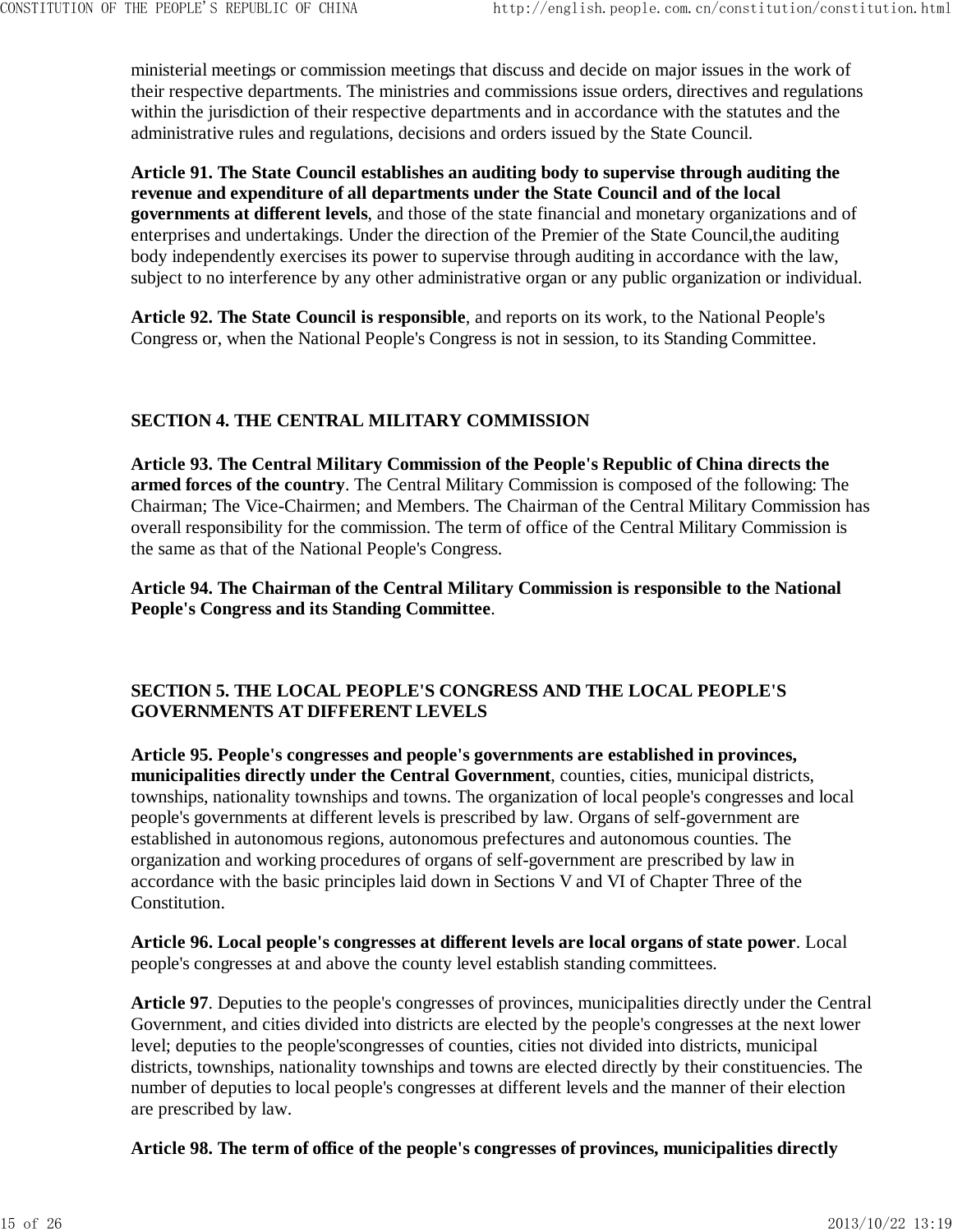**under the Central Government and cities divided into districts is five years**. The term of office of the people's congresses of counties, cities not divided into districts, municipal districts, townships, nationality townships and towns is three years.

**Article 99. Local people's congresses at different levels ensure the observance and implementation of the Constitution**, the statutes and the administrative rules and regulations in their respective administrative areas. Within the limits of their authority as prescribed by law, they adopt and issue resolutions and examine and decide on plans for local economic and cultural development and for development of public services. Local people's congresses at and above the county level examine and approve the plans for economic and social development and the budgets of their respective administrative areas, and examine and approve reports on their implementation. They have the power to alter or annul inappropriate decisions of their own standing committees. The people's congresses of nationality townships may, within the limits of their authority as prescribed by law, take specific measures suited to the peculiarities of the nationalities concerned.

**Article 100**. **The people's congresses of provinces and municipalities directly under the Central Government**, and their standing committees, may adopt local regulations, which must not contravene the Constitution, the statutes and the administrative rules and regulations, and they shall report such local regulations to the Standing Committee of the National People's Congress for the record.

**Article 101**. **At their respective levels, local people's congresses elect, and have the power to recall, governors and deputy governors, or mayors and deputy mayors, or heads and deputy heads of counties, districts, townships and towns**. Local people's congresses at and above the county level elect, and have the power to recall, presidents of people's courts and chief procurators of people's procuratorates at the corresponding level. The election or recall of chief procurators of people's procuratorates shall be reported to the chief procurators of the people's procuratorates at the next higher level for submission to the standing committees of the people's congresses at the corresponding level for approval.

**Article 102**. **Deputies to the people's congresses of provinces, municipalities, directly under the Central Government and cities divided into districts are subject to supervision by the units** which elected them; deputies to the people's congresses of counties, cities not divided into districts, municipal districts, townships, nationality townships and towns are subject to supervision by their constituencies. The electoral units and constituencies which elect deputies to local people's congresses at different levels have the power, according to procedures prescribed by law, to recall deputies whom they elected.

**Article 103. The standing committee of a local people's congress at and above the county level is composed of a chairman, vice-chairmen and members**, and is responsible, and reports on its work, to the people's congress at the corresponding level. The local people's congress at and above the county level elects, and has the power to recall, anyone on the standing committee of the people's congress at the corresponding level. No one on the standing committee of a local people's congress at and above the county level shall hold any post in state administrative, judicial and procuratorial organs.

**Article 104**. **The standing committee of a local people's congress at and above the county level discusses and decides on major issues in all fields of work in its administrative area; supervises the work of the people's government**, people's court and people's procuratorate at the corresponding level; annuls inappropriate decisions and orders of the people's government at the corresponding level; annuls inappropriate resolutions of the people's congress at the next lower level; decides on the appointment and removal of functionaries of state organs within its jurisdiction as prescribed by law; and, when the people's congress at the corresponding level is not in session, recalls individual deputies to the people's congress at the next higher level and elects individual deputies to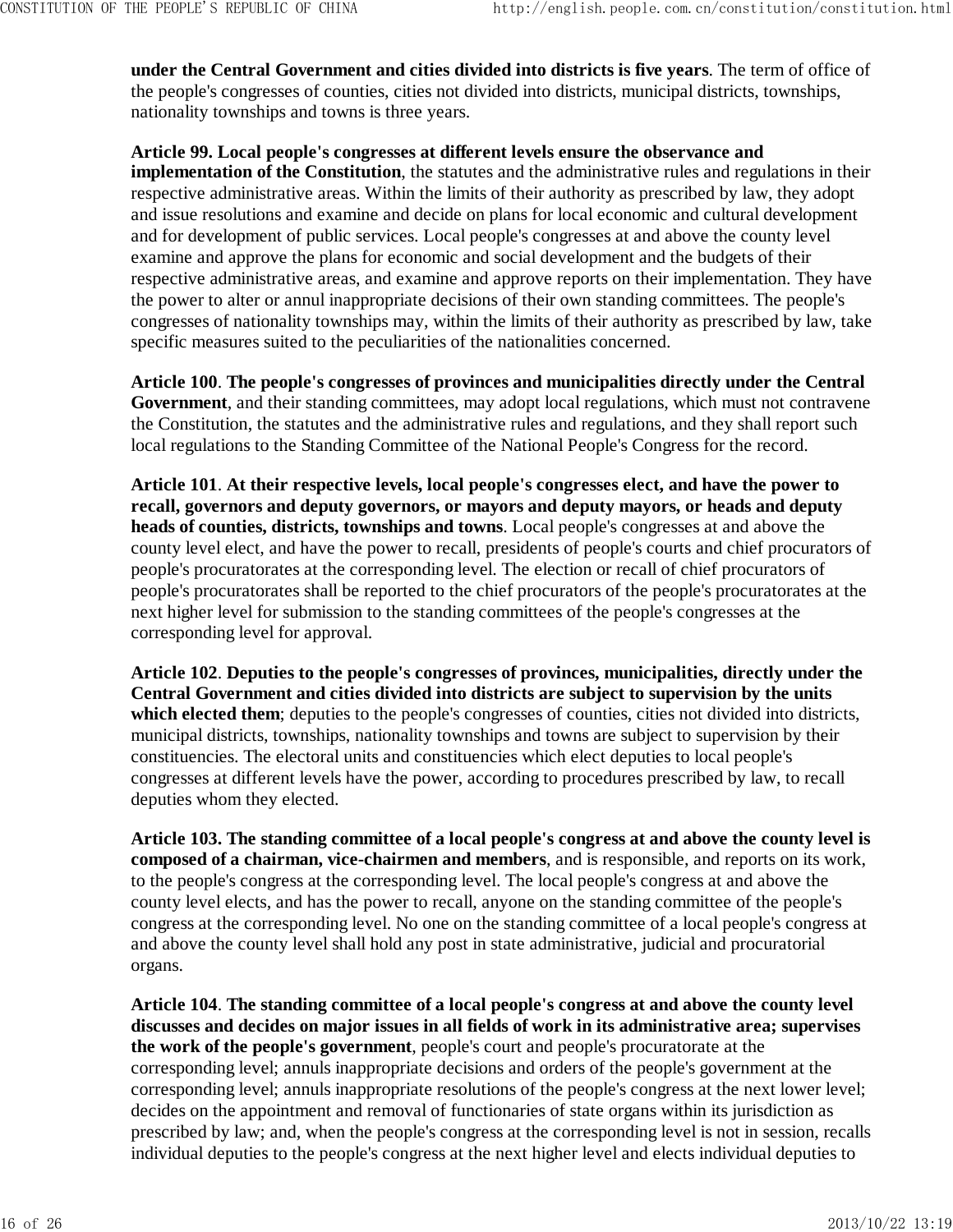fill vacancies in that people's congress.

**Article 105. Local people's governments at different levels are the executive bodies of local organs** of state power as well as the local organs of state administration at the corresponding level. Local people's governments at different levels practise the system of overall responsibility by governors, mayors, county heads, district heads, township heads and town heads.

**Article 106**. **The term of office of local people's governments** at different levels is the same as that of the people's congresses at the corresponding level.

**Article 107**. **Local people's governments at and above the county level, within the limits of their authority as prescribed by law, conduct the administrative work concerning the economy, education, science, culture, public health, physical culture, urban and rural development, finance, civil affairs, public security, nationalities affairs, judicial administration, supervision and family planning in their respective administrative areas**; issue decisions and orders; appoint, remove and train administrative functionaries, appraise their work and reward or punish them. People's governments of townships, nationality townships and towns carry out the resolutions of the people's congress at the corresponding level as well as the decisions and orders of the state administrative organs at the next higher level and conduct administrative work in their respective administrative areas. People's governments of provinces and municipalities directly under the Central Government decide on the establishment and geographic division of townships, nationality townships and towns.

**Article 108. Local people's governments at and above the county level** direct the work of their subordinate departments and of people's governments at lower levels, and have the power to alter or annul inappropriate decisions of their subordinate departments and people's governments at lower levels.

**Article 109. Auditing bodies are established by local people's governments** at and above the county level. Local auditing bodies at different levels independently exercise their power to supervise through auditing in accordance with the law and are responsible to the people's government at the corresponding level and to the auditing body at the next higher level.

**Article 110. Local people's governments at different levels are responsible, and report on their work, to people's congresses at the corresponding level**. Local people's governments at and above the county level are responsible, and report on their work, to the standing committee of the people's congress at the corresponding level when the congress is not in session. Local people's governments at different levels are responsible, and report on their work, to the state administrative organs at the next higher level. Local people's governments at different levels throughout the country are state administrative organs under the unified leadership of the State Council and are subordinate to it.

**Article 111. The residents' committees and villagers' committees established among urban and rural residents on the basis of their place of residence** are mass organizations of self-management at the grass-roots level. The chairman, vice-chairmen and members of each residents' or villagers' committee are elected by the residents. The relationship between the residents' and villagers' committees and the grass-roots organs of state power is prescribed by law. The residents' and villagers' committees establish committees for people's mediation, public security, public health and other matters in order to manage public affairs and social services in their areas, mediate civil disputes, help maintain public order and convey residents' opinions and demands and make suggestions to the people's government.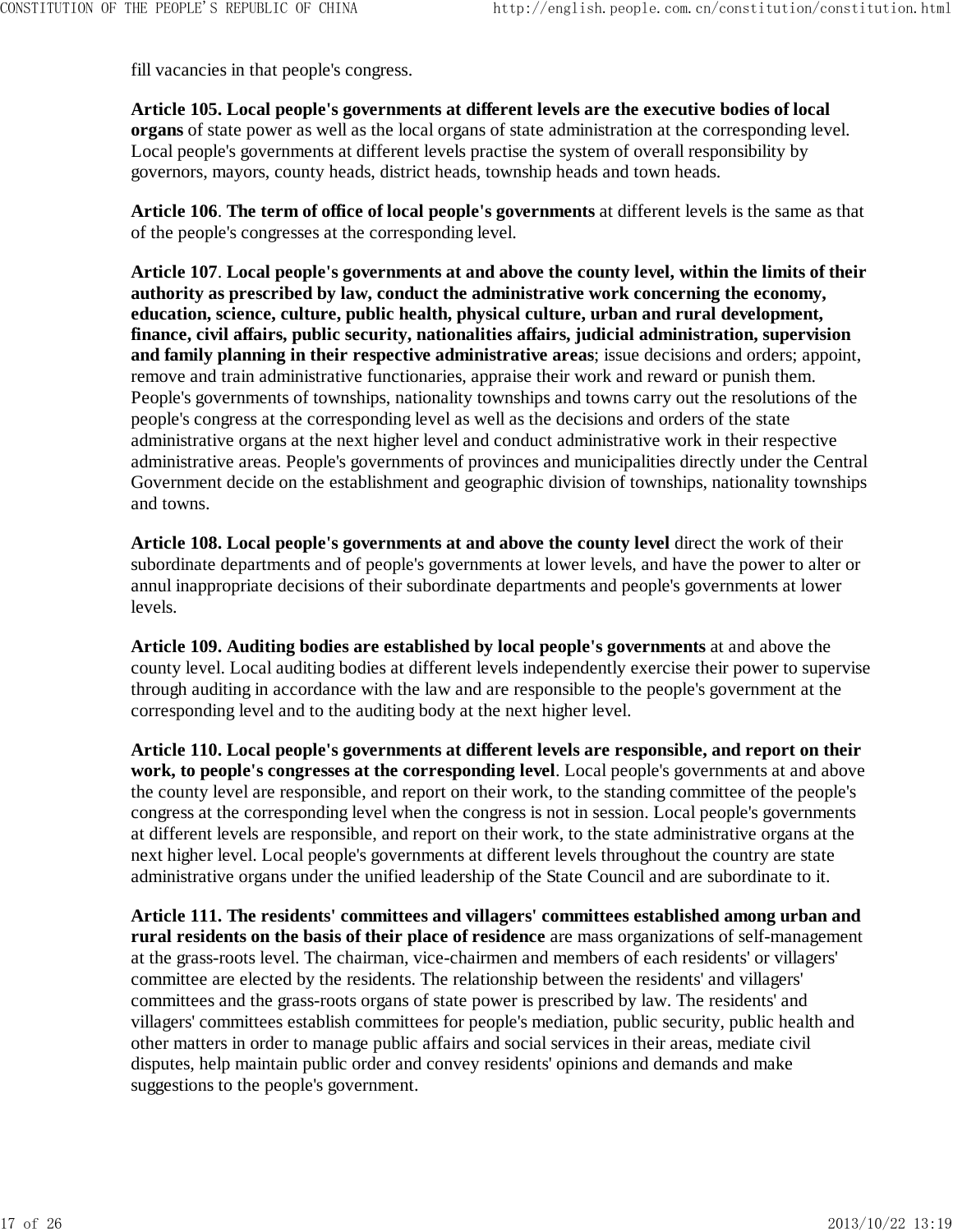## **SECTION 6. THE ORGANS OF SELF-GOVERNMENT OF NATIONAL AUTONOMOUS AREAS**

**Article 112. The organs of self-government of national autonomous areas** are the people's congresses and people's governments of autonomous regions, autonomous prefectures and autonomous counties.

**Article 113. In the people's congress of an autonomous region**, prefecture or county, in addition to the deputies of the nationality or nationalities exercising regional autonomy in the administrative area, the other nationalities inhabiting the area are also entitled to appropriate representation. The chairmanship and vice- chairmenships of the standing committee of the people's congress of an autonomous region, prefecture or county shall include a citizen or citizens of the nationality or nationalities exercising regional autonomy in the area concerned.

**Article 114. The administrative head of an autonomous region, prefecture or county shall be a citizen of the nationality**, or of one of the nationalities, exercising regional autonomy in the area concerned.

**Article 115. The organs of self-government of autonomous regions, prefectures and counties exercise the functions and powers of local organs of state as specified in Section V of Chapter Three of the Constitution**. At the same time, they exercise the right of autonomy within the limits of their authority as prescribed by the Constitution, the law of regional national autonomy and other laws, and implement the laws and policies of the state in the light of the existing local situation.

**Article 116**. **People's congresses of national autonomous areas have the power to enact autonomy regulations and specific regulations in the light of the political, economic and cultural characteristics of the nationality or nationalities in the areas concerned**. The autonomy regulations and specific regulations of autonomous regions shall be submitted to the Standing Committee of the National People's Congress for approval before they go into effect. Those of autonomous prefectures and counties shall be submitted to the standing committees of the people's congresses of provinces or autonomous regions for approval before they go into effect, and they shall be reported to the Standing Committee of the National People's Congress for the record.

**Article 117. The organs of self-government** of the national autonomous areas have the power of autonomy in administering the finances of their areas. All revenues accruing to the national autonomous areas under the financial system of the state shall be managed and used independently by the organs of self- government of those areas.

**Article 118. The organs of self-government of the national autonomous areas independently arrange for and administer local economic development under the guidance of state plans**. In developing natural resources and building enterprises in the national autonomous areas, the state shall give due consideration to the interests of those areas.

**Article 119. The organs of self-government of the national autonomous areas independently administer educational, scientific, cultural, public health and physical culture affairs in their respective areas**, sort out and protect the cultural legacy of the nationalities and work for the development and prosperity of their cultures.

**Article 120. The organs of self-government of the national autonomous areas may, in accordance with the military system of the state and concrete local needs and with the approval of the State Council, organize local public security forces for the maintenance of public order**.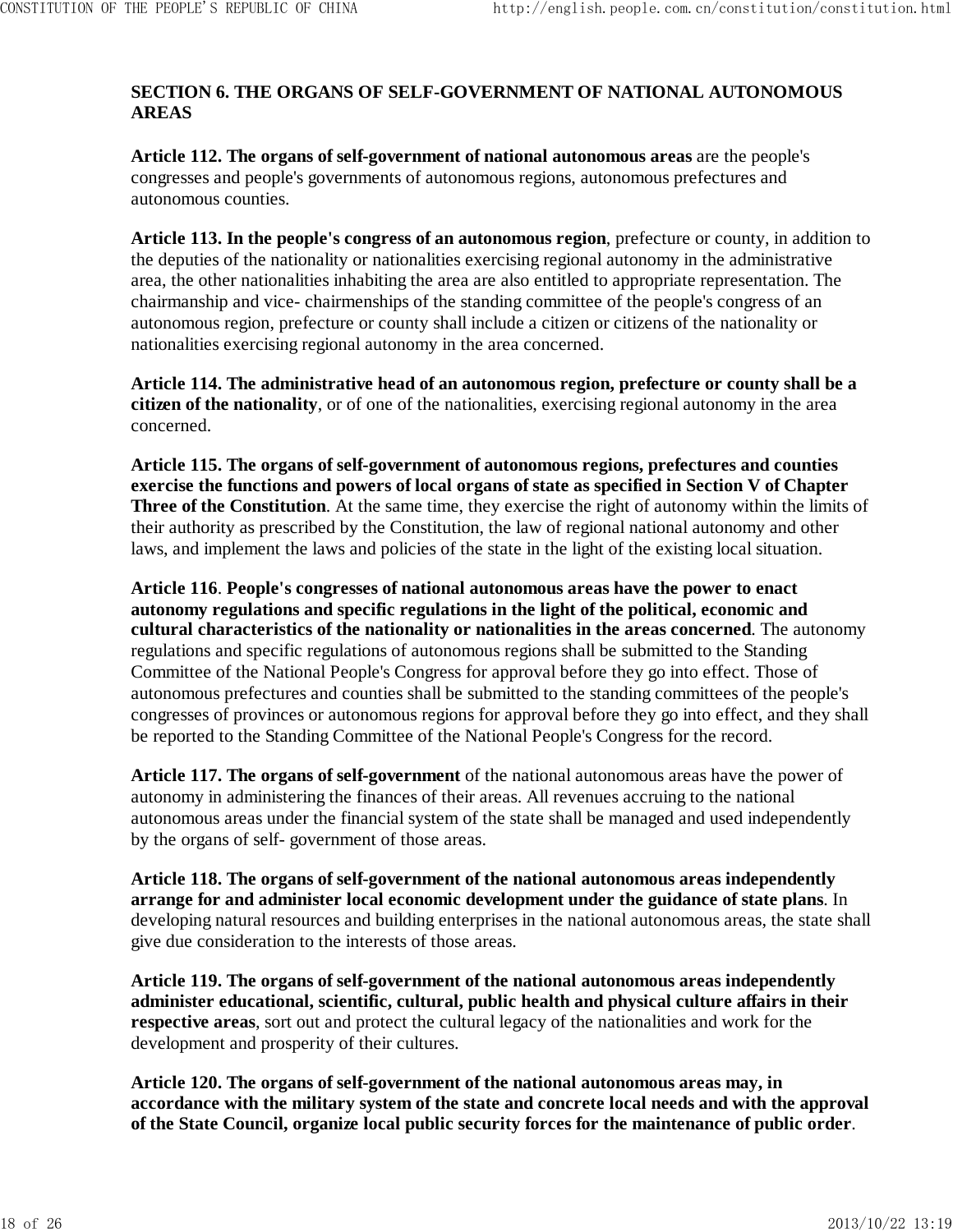**Article 121. In performing their functions, the organs of self-government of the national autonomous areas, in accordance with the autonomy regulations of the respective areas**, employ the spoken and written language or languages in common use in the locality.

**Article 122. The state gives financial, material and technical assistance to the minority nationalities to accelerate their economic and cultural development**. The state helps the national autonomous areas train large numbers of cadres at different levels and specialized personnel and skilled workers of different professions and trades from among the nationality or nationalities in those areas.

## **SECTION 7. THE PEOPLE'S COURT AND THE PEOPLE'S PROCURATORATES**

**Article 123. The people's courts** in the People's Republic of China are the judicial organs of the state.

**Article 124. The People's Republic of China establishes the Supreme People's Court** and the local people's courts at different levels, military courts and other special people's courts. The term of office of the President of the Supreme People's Court is the same as that of the National People's Congress; he shall serve no more than two consecutive terms. The organization of people's courts is prescribed by law.

**Article 125. All cases handled by the people's courts, except for those involving special circumstances as specified by law, shall be heard in public**. The accused has the right of defence.

**Article 126. The people's courts** shall, in accordance with the law, exercise judicial power independently and are not subject to interference by administrative organs, public organizations or individuals.

**Article 127**. **The Supreme People's Court is the highest judicial organ**. The Supreme People's Court supervises the administration of justice by the local people's courts at different levels and by the special people's courts; people's courts at higher levels supervise the administration of justice by those at lower levels.

**Article 128. The Supreme People's Court is responsible to the National People's Congress and its Standing Committee**. Local people's courts at different levels are responsible to the organs of state power which created them.

**Article 129. The people's procuratorates of the People's Republic of China are state organs for legal supervision**.

**Article 130. The People's Republic of China establishes the Supreme People's Procuratorate** and the local people's procuratorates at different levels, military procuratorates and other special people's procuratorates. The term of office of the Procurator-General of the Supreme People's Procuratorate is the same as that of the National People's Congress; he shall serve no more than two consecutive terms. The organization of people's procuratorates is prescribed by law.

**Article 131. People's procuratorates shall, in accordance with the law, exercise procuratorial power independently and are not subject to interference by administrative organs, public organizations or individuals**.

**Article 132. The Supreme People's Procuratorate is the highest procuratorial organ**. The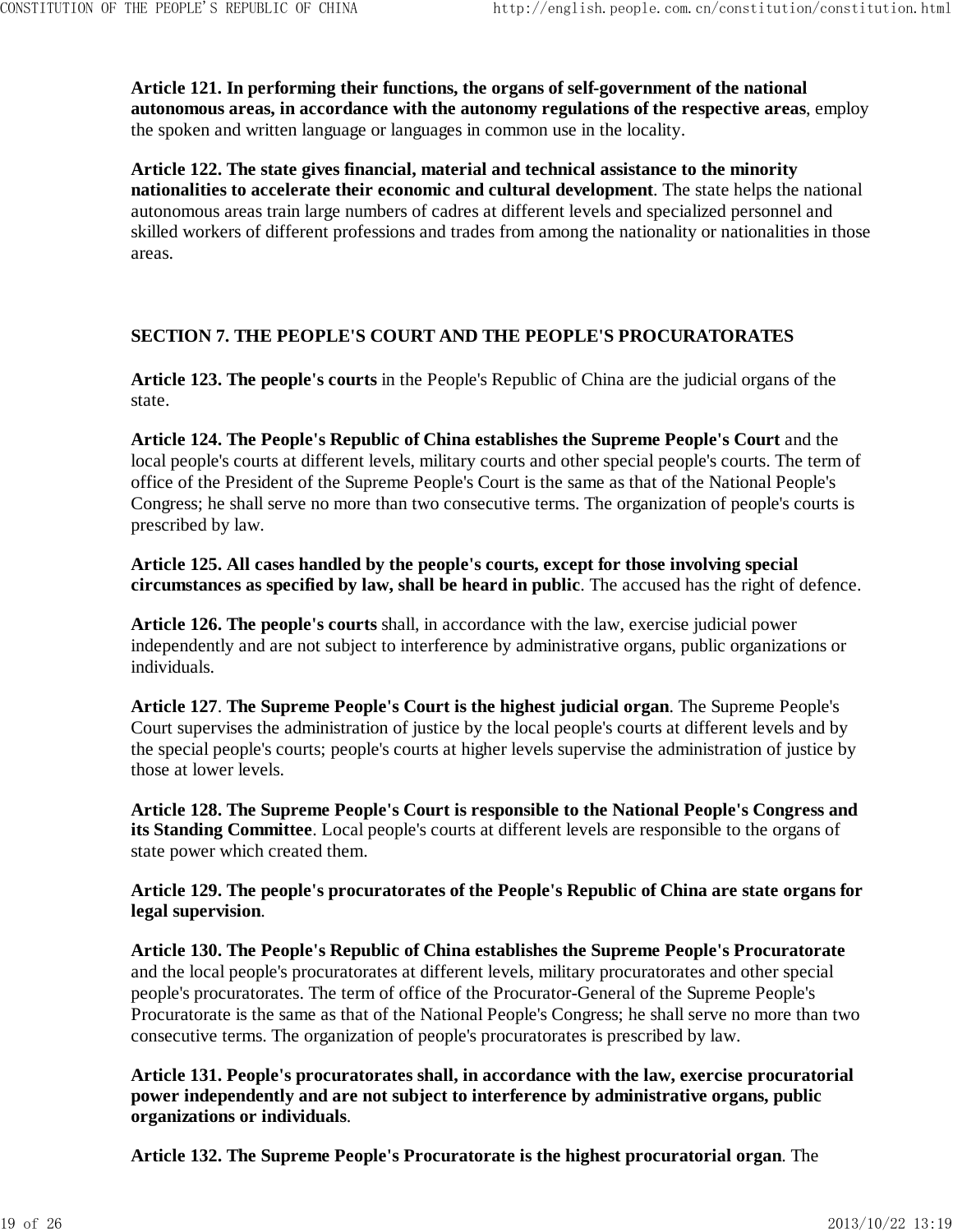Supreme People's Procuratorate directs the work of the local people's procuratorates at different levels and of the special people's procuratorates; people's procuratorates at higher levels direct the work of those at lower levels.

**Article 133**. **The Supreme People's Procuratorate is responsible to the National People's Congress and its Standing Committee**. Local people's procuratorates at different levels are responsible to the organs of state power at the corresponding levels which created them and to the people's procuratorates at the higher level. Article 134. Citizens of all nationalities have the right to use the spoken and written languages of their own nationalities in court proceedings. The people's courts and people's procuratorates should provide translation for any party to the court proceedings who is not familiar with the spoken or written languages in common use in the locality. In an area where people of a minority nationality live in a compact community or where a number of nationalities live together, hearings should be conducted in the language or languages in common use in the locality; indictments, judgments, notices and other documents should be written, according to actual needs, in the language or languages in common use in the locality.

**Article 135. The people's courts, people's procuratorates and public security organs** shall, in handling criminal cases, divide their functions, each taking responsibility for its own work, and they shall co- ordinate their efforts and check each other to ensure correct and effective enforcement of law.

#### **CHAPTER IV. THE NATIONAL FLAG, THE NATIONAL EMBLEM AND THE CAPITAL**

**Article 136**. The national flag of the People's Republic of China is a red flag with five stars.

**Article 137**. The national emblem of the People's Republic of China is Tian'anmen in the centre illuminated by five stars and encircled by ears of grain and a cogwheel.

**Article 138**. The capital of the People's Republic of China is Beijing.

## AMENDENTS TO THE CONSTITUTION

#### **AMENDMENT ONE**

(Approved on April 12, 1988, by the 7th NPC at its 1st Session)

1. Article 11 of the Constitution shall include a new paragraph which reads: "The State permits the private sector of the economy to exist and develop within the limits prescribed by law. The private sector of the economy is a complement to the socialist public economy. The State protects the lawful rights and interests of the private sector of the economy, and exercises guidance, supervision and control over the private sector of the economy."

2. The fourth paragraph of Article 10 of the Constitution, which provides that "no organization or individual may appropriate, buy, sell or lease land or otherwise engage in the transfer of land by unlawful means," shall be amended as: "no organization or individual may appropriate, buy, sell or otherwise engage in the transfer of land by unlawful means. The right to the use of land may be transferred according to law."

> **AMENDMENT TWO** (Approved on March 29, 1993, by the 8th NPC at its 1st Session)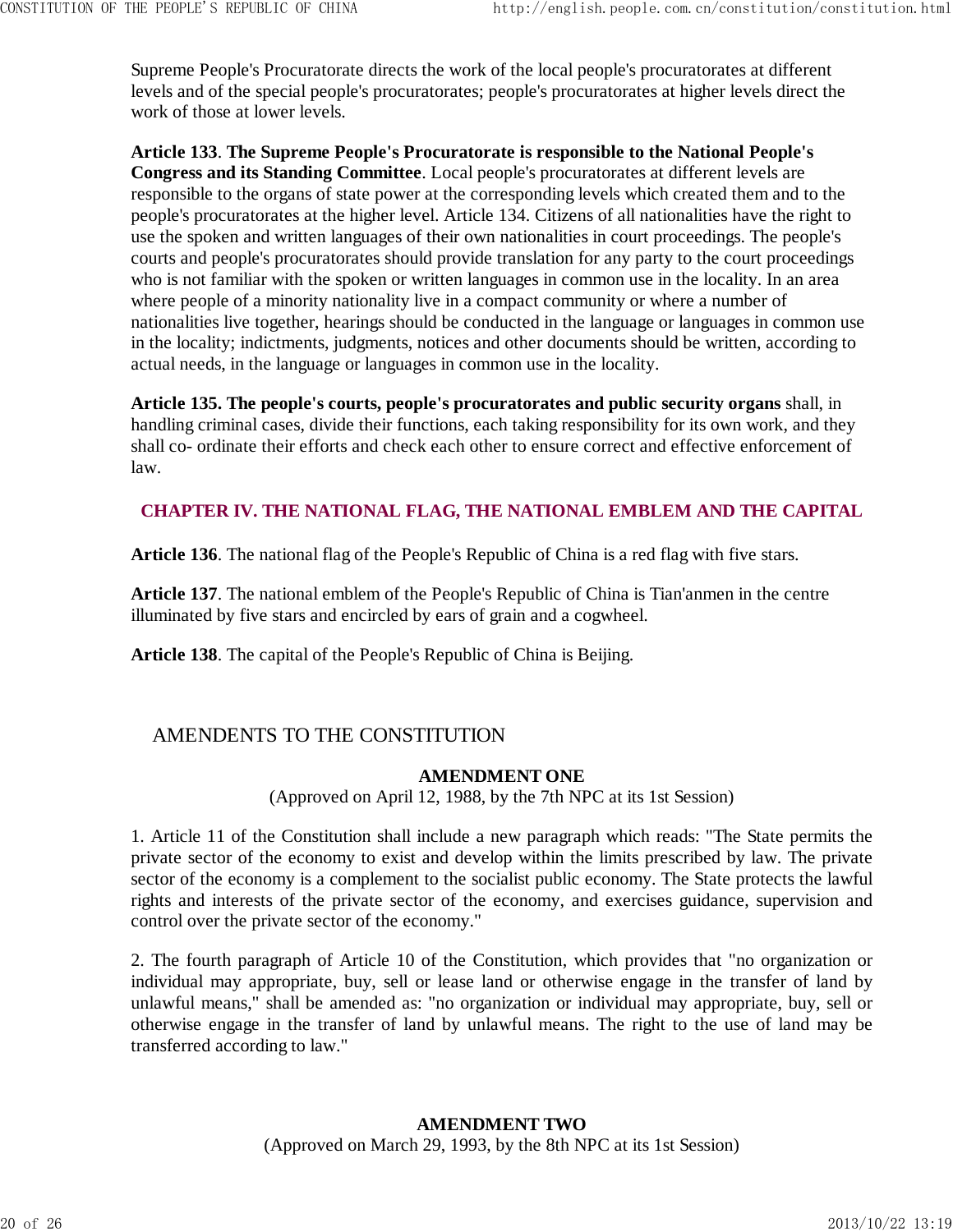3. The last two sentences of the seventh paragraph of the Preamble which reads "The basic task of the nation in the years to come is to concentrate its effort on socialist modernization. Under the leadership of the Communist Party of China and the guidance of Marxism-Leninism and Mao Zedong Thought, the Chinese people of all nationalities will continue to adhere to the people's democratic dictatorship and follow the socialist road, steadily improve socialist institutions, develop socialist democracy, improve the socialist legal system and work hard and self-reliantly to modernize industry, agriculture, national defense and science and technology step by step to turn China into a socialist country with a high level of culture and democracy," shall be amended as: "China is at the primary stage of socialism. The basic task of the nation is, according to the theory of building socialism with Chinese characteristics, to concentrate its effort on socialist modernization. Under the leadership of the Communist Party of China and the guidance of Marxism-Leninism and Mao Zedong Thought, the Chinese people of all nationalities will continue to adhere to the people's democratic dictatorship and follow the socialist road, persevere in reform and opening to the outside, steadily improve socialist institutions, develop socialist democracy, improve the socialist legal system and work hard and self-reliantly to modernize industry, agriculture, national defense and science and technology step by step to turn China into a socialist country with prosperity and power, democracy and culture."

4. At the end of the tenth paragraph of the Preamble, add "The system of multi-party cooperation and political consultation led by the Communist Party of China will exist and develop in China for a long time to come."

5. article 7 which reads "The State economy is the sector of socialist economy under ownership by the whole people; it is the leading force in the national economy. The State ensures the consolidation and growth of the State economy," shall be changed to: "The State-owned economy, that is, the socialist economy under ownership by the whole people, is the leading force in the national economy. The State ensures the consolidation and growth of the State-owned economy."

6. The first item of Article 8 which reads "Rural people's communes, agricultural producers' cooperatives, and other forms of cooperative economy such as producers', supply and marketing, credit and consumers' cooperatives, belong to the sector of socialist economy under collective ownership by the working people. Working people who are members of rural economic collectives have the right, within the limits prescribed by law, to farm plots of cropland and hilly land allotted for private use, engage in household sideline production and raise privately-owned livestock," shall be amended as: "Rural household-based contract responsibility system with remuneration linked to output, and other forms of cooperative economy such as producers', supply and marketing, credit and consumers' cooperatives, belong to the sector of socialist economy under collective ownership by the working people. Working people who are members of rural economic collectives have the right, within the limits prescribed by law, to farm plots of cropland and hilly land allotted for private use, engage in household sideline production and raise privately-owned livestock."

7. Article 15 which reads "The State practices economic planning on the basis of socialist public ownership. It ensures the proportionate and coordinated growth of the national economy through overall balancing by economic planning and the supplementary role of regulation by the market.

Disturbance of the orderly functioning of the social economy or disruption of the State economic plan by any organization or individual is prohibited," shall be changed to: "The state has put into practice a socialist market economy. The State strengthens formulating economic laws, improves macro adjustment and control and forbids according to law any units or individuals from interfering with the social economic order."

8. Article 16 which reads "State enterprises have decision-making power in operation and management within the limits prescribed by law, on condition that they submit to unified leadership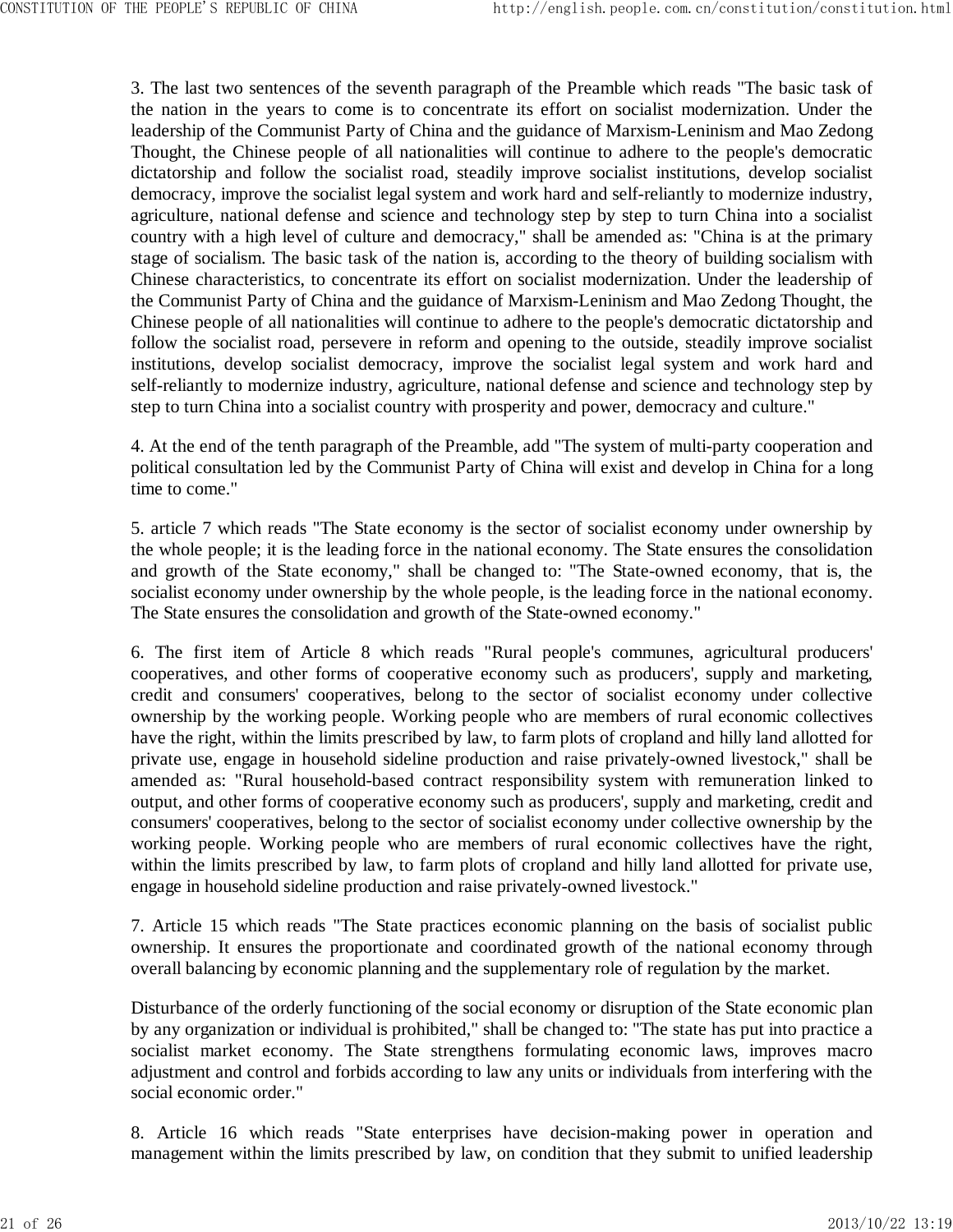by the State and fulfil and their obligations under the State plan.

State enterprises practice democratic management through congresses of workers and staff and in other ways in accordance with the law," shall be revised as: "Stated-owned enterprises have decisionmaking power in operation and management within the limits prescribed by law. State-owned enterprises practice democratic management through congresses of workers and staff and in other ways in accordance with the law."

9. Article 17 which reads "Collective economic organizations have decision-making power in conducting independent economic activities, on condition that they accept the guidance of the State plan and abide by the relevant laws.

Collective economic organizations practice democratic management in accordance with the law, with the entire body of their workers electing or removing their managerial personnel and deciding on major issues concerning operation and management", shall be amended as: "Collective economic organizations have decision-making power in conducting independent economic activities, on condition that they abide by the relevant laws. Collective economic organizations practice democratic management, elect or remove their managerial personnel and decide on major issue concerning operation and management according to law."

10. The their item of Article 42 which reads "Work is the glorious duty of every able-bodied citizen. All working people in State enterprises and in urban and rural economic collectives should perform their tasks with an attitude consonant with their status as masters of the country. The State promotes socialist labor emulation, and commends and rewards model and advanced workers. The state encourages citizens to take part in voluntary labor," shall be amended as: "Work is the glorious duty of every able-bodied citizen. All working people in State-owned enterprises and in urban and rural economic collectives should perform their tasks with an attitude consonant with their status as masters of the country. The State promotes socialist labor emulation, and commends and rewards model and advanced workers. The State encourages citizens to take part in voluntary labor."

11. Article 98 which reads "The term of office of the people's congresses of provinces, municipalities directly under the Central Government and cities divided into districts is five years. The term of office of the people's congresses of countries, cities not divided into districts, municipal districts, townships, nationality townships and towns is three years," shall be revised as: "The term of office of the people's congresses of provinces, municipalities directly under the Central Government, counties, cities and municipal districts is five years. The term of office of the people's congresses of townships, nationality townships and towns is three years."

#### **AMENDMENT THREE**

(Approved on March 15, 1999, by the 9th NPC at its 2nd Session)

The original text of paragraph seven in the Preamble of the Constitution is: "Both the victory of China's new-democratic revolution and the successes of its socialist cause have been achieved by the Chinese people of all nationalities under the leadership of the Communist Party of China and the guidance of Marxism-Leninism and Mao Zedong Thought, and by upholding truth, correcting errors and overcoming numerous difficulties and hardships. China is currently in the primary stage of socialism. The basic task of the nation is to concentrate its effort on socialist modernization in accordance with the theory of building socialism with Chinese characteristics. Under the leadership of the Communist Party of China and the guidance of Marxism-Leninism and Mao Zedong Thought, the Chinese people of all nationalities will continue to adhere to the people's democratic dictatorship, follow the socialist road, persist in reform and opening-up, steadily improve socialist institutions,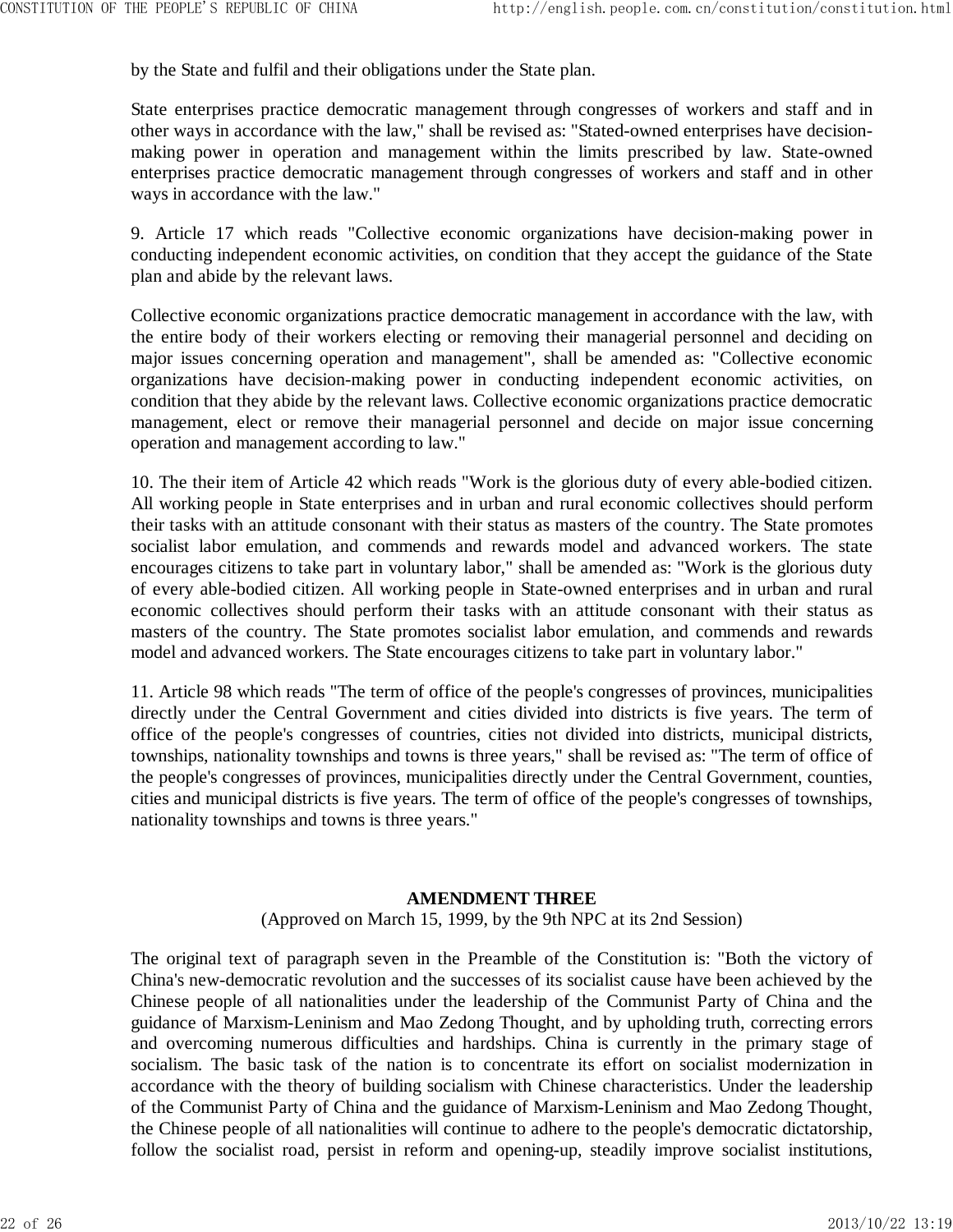develop socialist democracy, improve the socialist legal system and work hard and self-reliantly to modernize industry, agriculture, national defense and science and technology step by step to turn China into a powerful and prosperous socialist country with a high level of culture and democracy."

It is revised into: "Both the victory of China's new-democratic revolution and the successes of its socialist cause have been achieved by the Chinese people of all nationalities under the leadership of the Communist Party of China and the guidance of Marxism-Leninism and Mao Zedong Thought, and by upholding truth, correcting errors and overcoming numerous difficulties and hardships. China will stay in the primary stage of socialism for a long period of time. The basic task of the nation is to concentrate its efforts on socialist modernization by following the road of building socialism with Chinese characteristics. Under the leadership of the Communist Party of China and the guidance of Marxism-Leninism, Mao Zedong Thought and Deng Xiaoping Theory, the Chinese people of all nationalities will continue to adhere to the people's democratic dictatorship, follow the socialist road, persist in reform and opening-up, steadily improve socialist institutions, develop a socialist market economy, advance socialist democracy, improve the socialist legal system and work hard and self-reliantly to modernize industry, agriculture, national defense and science and technology step by step to turn China into a powerful and prosperous socialist country with a high level of culture and democracy."

One section is added to Article Five of the Constitution as the first section: "The People's Republic of China practices ruling the country in accordance with the law and building a socialist country of law."

The original text of Article Six of the Constitution is: "The basis of the socialist economic system of the People's Republic of China is socialist public ownership of the means of production, namely, ownership by the whole people and collective ownership by the working people." "The system of socialist public ownership supersedes the system of exploitation of man by man; it applies the principle of 'from each according to his ability, to each according to his work'."

It is revised into:"The basis of the socialist economic system of the People's Republic of China is socialist public ownership of the means of production, namely, ownership by the whole people and collective ownership by the working people. The system of socialist public ownership supersedes the system of exploitation of man by man; it applies the principle of 'from each according to his ability, to each according to his work'." "During the primary stage of socialism, the State adheres to the basic economic system with the public ownership remaining dominant and diverse sectors of the economy developing side by side, and to the distribution system with the distribution according to work remaining dominant and the coexistence of a variety of modes of distribution."

The original text of the first section in Article Eight of the Constitution is:"The rural household-based output-related contracted responsibility system and other forms of the cooperative economy such as producers', supply and marketing, credit and consumers' cooperatives belong to the sector of the socialist economy under collective ownership by the working people. Working people who are members of rural economic collectives have the right, within the limits prescribed by law, to farm plots of cropland and hilly land allotted for private use, engage in household sideline production and raise privately owned livestock."

It is revised into:"Rural collective economic organizations practice the double-tier management system that combines unified and separate operations on the basis of the household-based outputrelated contracted responsibility system. Various forms of the cooperative economy in rural areas such as producers', supply and marketing, credit and consumers' cooperatives belong to the sector of the socialist economy under collective ownership by the working people.

Working people who are members of rural economic collectives have the right, within the limits prescribed by law, to farm plots of cropland and hilly land allotted for private use, engage in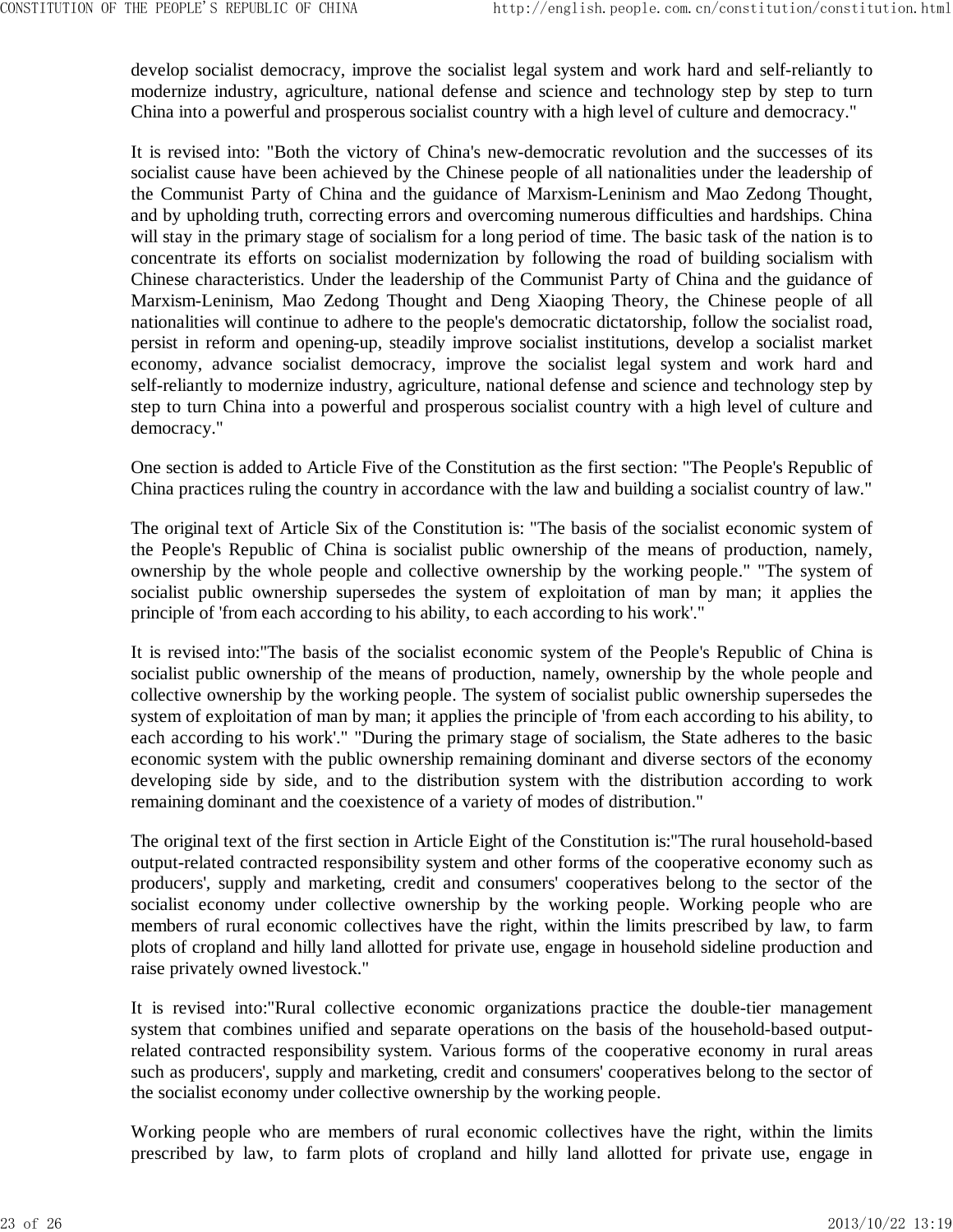household sideline production and raise privately owned livestock."

The original text of Article 11 of the Constitution is: "The individual economy of urban and rural working people, operating within the limits prescribed by law, is a complement to the socialist public economy. The State protects the lawful rights and interests of the individual economy." "The State guides, helps and supervises the individual economy by exercising administrative control." "The State permits the private economy to exist and develop within the limits prescribed by law. The private economy is a complement to the socialist public economy. The State protects the lawful rights and interests of the private economy, and guides, supervises and administers the private economy."

It is revised into: "Individual, private and other non-public economies that exist within the limits prescribed by law are major components of the socialist market economy." "The State protects the lawful rights and interests of individual and private economies, and guides, supervises and administers individual and private economies."

The original text of Article 28 of the Constitution is: "The State maintains public order and suppresses treasonable and other counter-revolutionary activities; it penalizes actions that endanger public security and disrupt the socialist economy and other criminal activities, and punishes and reforms criminals."

It is revised into: "The State maintains public order and suppresses treasonable and other criminal activities that endanger State security; it penalizes actions that endanger public security and disrupt the socialist economy and other criminal activities, and punishes and reforms criminals.

#### **AMENDMENT FOURTH**

(Approved on March 14, 2004, by the 10th NPC at its 2nd Session)

1 "... along the road of building socialism with Chinese characteristics..." and "...under the guidance of Marxism-Leninism, Mao Zedong Thought and Deng Xiaoping Theory..."

Revised to: "... along the road of Chinese-style socialism..." and "...under the guidance of Marxism-Leninism, Mao Zedong Thought, Deng Xiaoping Theory and the important thought of 'Three Represents'..."

2 Seventh paragraph of the Preamble: After "... to modernize the industry, agriculture, national defence and science and technology step by step..."

Is added: "... promote the co-ordinated development of the material, political and spiritual civilizations..."

3 The second sentence of the 10th paragraph of the Preamble: "In the long years of revolution and construction, there has been formed under the leadership of the Communist Party of China a broad patriotic united front that is composed of the democratic parties and people's organizations and embraces all socialist working people, all patriots who support socialism, and all patriots who stand for the reunification of the motherland. This united front will continue to be consolidated and developed."

After "... a broad patriotic united front that is composed of the democratic parties and people's organizations and embraces all socialist working people..." is added "... all builders of socialism, ..."

4 Third paragraph of Article 10: "The State may, in the public interest, requisition land for its use in accordance with the law."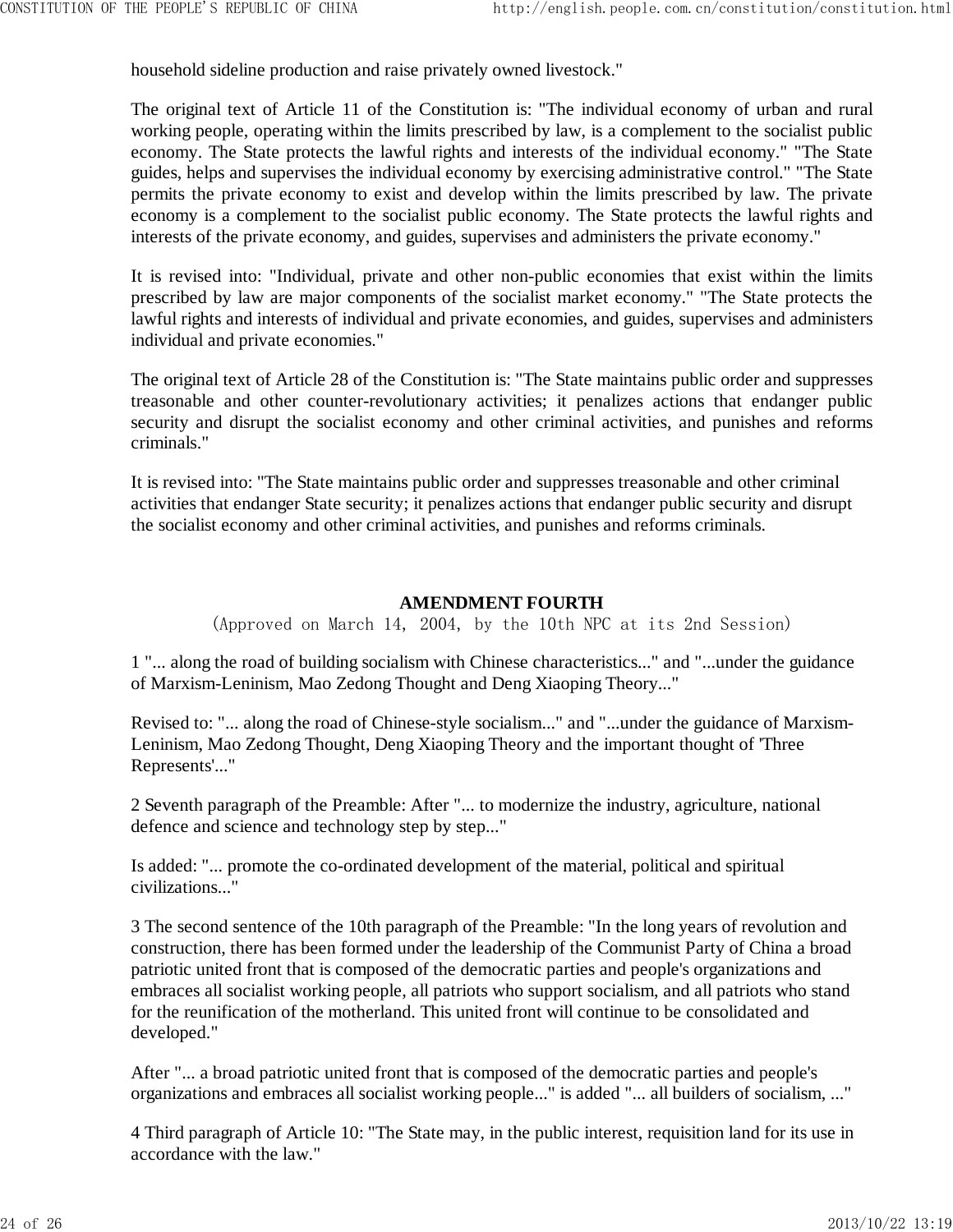Revised to: "The State may, in the public interest and in accordance with the provisions of law, expropriate or requisition land for its use and shall make compensation for the land expropriated or requisitioned."

5 Second paragraph of Article 11:"The State protects the lawful rights and interests of the individual and private sectors of the economy, and exercises guidance, supervision and control over individual and the private sectors of the economy."

Revised to: "The State protects the lawful rights and interests of the non-public sectors of the economy such as the individual and private sectors of the economy. The State encourages, supports and guides the development of the non-public sectors of the economy and, in accordance with law, exercises supervision and control over the non-public sectors of the economy."

6 Article 13: "The State protects the right of citizens to own lawfully earned income, savings, houses and other lawful property." and "The State protects according to law the right of citizens to inherit private property."

Revised to: "Citizens' lawful private property is inviolable" and "The State, in accordance with law, protects the rights of citizens to private property and to its inheritance" and "The State may, in the public interest and in accordance with law, expropriate or requisition private property for its use and shall make compensation for the private property expropriated or requisitioned."

7 Article 14 has a fourth paragraph added: "The State establishes a sound social security system compatible with the level of economic development."

8 Article 33 has a third paragraph added: "The State respects and preserves human rights."

9 The first paragraph of Article 59 is revised to: "The National People's Congress is composed of deputies elected from the provinces, autonomous regions and municipalities directly under the Central Government and of deputies elected from the armed forces. All the minority nationalities are entitled to appropriate representation."

Revised to: "The National People's Congress is composed of deputies elected from the provinces, autonomous regions, municipalities directly under the Central Government, and the special administrative regions, and of deputies elected from the armed forces. All the minority nationalities are entitled to appropriate representation."

10 On "State of Emergency"

Subparagraph 20 of Article 67: "... to decide on the imposition of martial law throughout the country or in particular provinces, autonomous regions, or municipalities directly under the Central Government."

Revised to: "... to decide on entering the state of emergency throughout the country or in particular provinces, autonomous regions, or municipalities directly under the Central Government."

Article 80: "The President of the People's Republic of China ... proclaims martial law, ..."

Revised to: "... proclaims entering of the state of emergency, ..."

Subparagraph 16 of Article 89: "... to decide on the imposition of martial law in parts of provinces, autonomous regions and municipalities directly under the Central Government..."